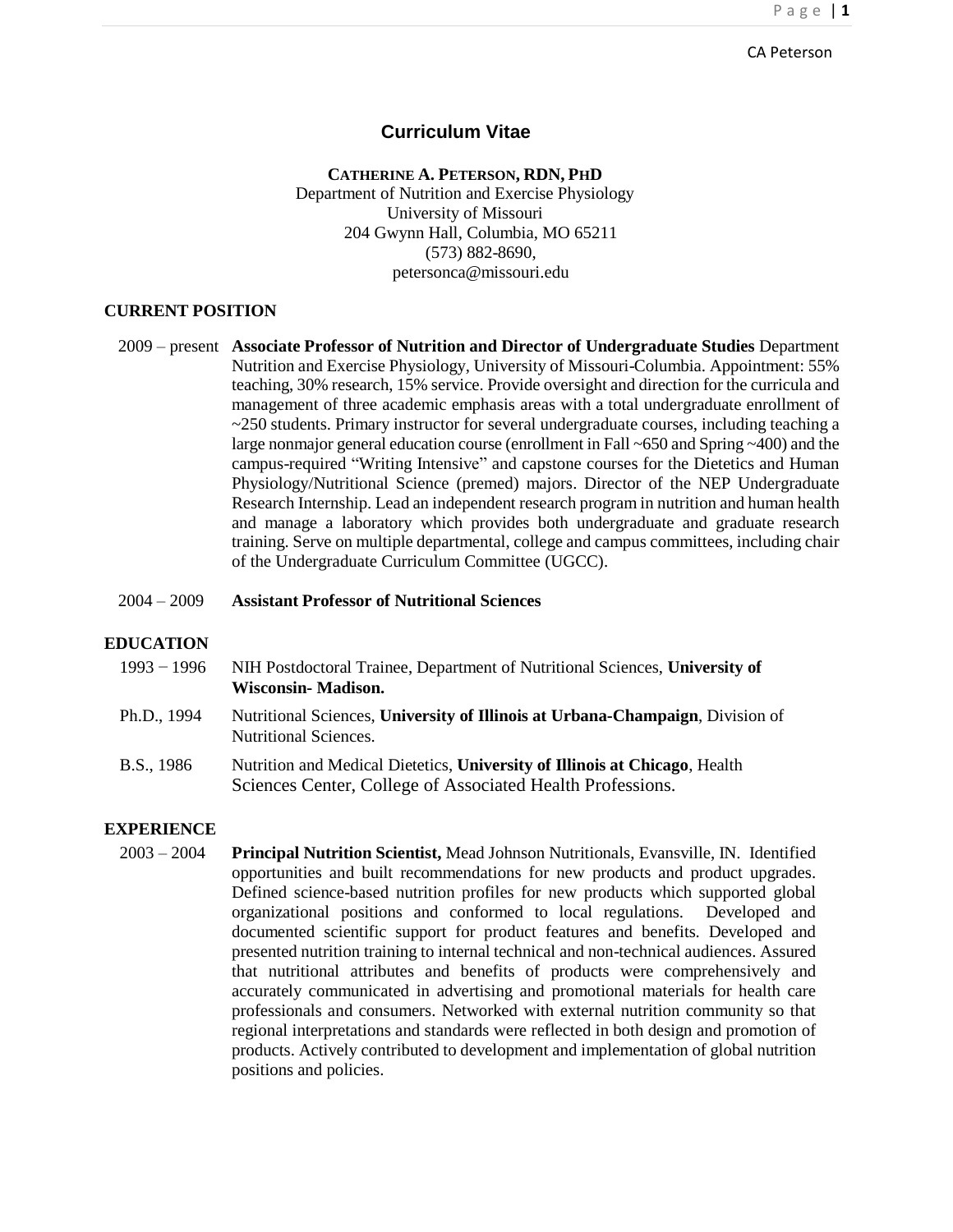#### **EXPERIENCE** (continued)

- 1999 2002 **Assistant Professor of Nutritional Sciences and Director of Coordinated Program in Dietetics,** Department Nutritional Sciences, University of Missouri-Columbia. Research area: Effects of phytoestrogens on bone and reproductive status throughout the life cycle. Teaching: graduate course in human nutrition; undergraduate courses in life cycle nutrition, nutritional assessment, and research methods(writing intensive). Administration: Manage a professional program of 20-30 upper-level undergraduate students including three faculty and one support staff; maintain ADA accreditation standards and documentation, including a complete overhaul of the CP curriculum.
- 1996 1998 **Assistant Professor of Nutritional Sciences**, School of Health Promotion and Human Development, University of Wisconsin-Stevens Point. Graduate and undergraduate teaching areas: nutritional biochemistry, nutrition throughout the life cycle, educational and counseling techniques in dietetics, food science, and recent advances in foods and nutrition; certified *writing emphasis* instructor.
- 1993 1996 **NIH Postdoctoral Trainee,** Department of Nutritional Sciences, University of Wisconsin-Madison. Work involved using a rat total parenteral nutrition model to study the effects of growth factors and TPN lipid emulsions on total body anabolism/composition, gut structure/function, and immune response.
- 1988 1993 **Graduate Research Assistant** Nutritional Sciences, University of Illinois at Urbana-Champaign. Thesis work investigated the effect of calcium bioavailability and intake level on bone growth and maintenance, using both young and aging rat models.
- 1990 1991 **Decatur Memorial Hospital Research Fellow**, Division of Nutritional Sciences, University of Illinois. Study: determination of plasma retinol, beta-carotene, and alphatocopherol levels in cancer patients undergoing radiation treatment.
- 1989 1990 **Nutrition Consultant**, Nutrition Consultants, Atlanta, IL. Monitored and managed all aspects of nutritional care of clients living in group homes for the developmentally disabled throughout central Illinois.
- 1987 1988 **Clinical Dietitian**, Silver Cross Hospital, Joliet, IL. Managed nutritional care of hospital in-patients and out-patients. Primary responsibilities included medical, orthopedic, geriatric and OB-GYNE units.
- 1986 1987 **Nutritionist**, Will County Health Department, Joliet, IL. Provided nutrition education and counseling for clients in the prenatal and well-baby clinics throughout the county. Designed nutrition education materials and public service announcements. Gave inservices to public health nurses on various aspects of nutrition care and accompanied nurses during home visits of clients with special nutritional needs.
- 1985 1986 **Dietetic Student Intern**. Clinical affiliations in major Chicago hospitals: University of Illinois Hospital, Children's Memorial Hospital, and Veteran's Administration Westside Medical Center. Special clinical experience included oncology, renal transplant, and enteral and parenteral nutrition. Nutrition education and community experience: Mercy Diagnostic and Treatment Center, Chicago, IL; and, Dairy Nutrition Council, Inc.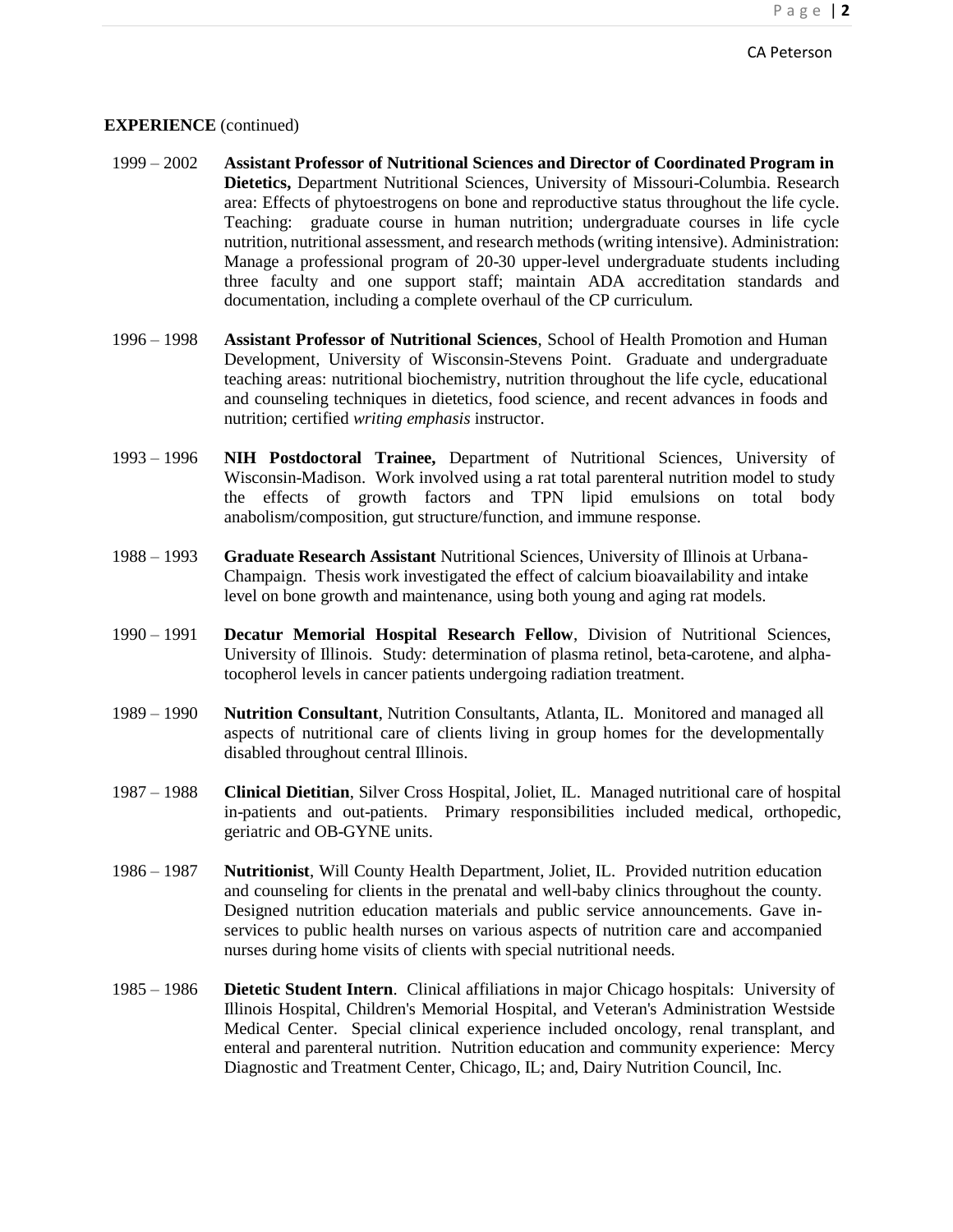## **TEACHING ACTIVITIES**

#### *Major Teaching Responsibilities*

Fifty-five percent (55%) teaching appointment; expectations include both undergraduate and graduate courses. **Primary instructor** for eight distinct courses at various times throughout MU appointment, including five previously-taught [NS 236 *Nutrition Assessment*, NS 245 *Nutrition throughout the Lifespan*, NS/NEP 2340/NS 234 *Human Nutrition I,* NS/NEP 4340/7340 *Human Nutrition II,* NS 339 *Issues in Dietetics Practice*]; and three currently-taught [NS/NEP 4950/7950 /NS 313L *Capstone- Research in Nutrition Sciences*, NS/NEP 4951/NS 313P *Research Communications,* and NEP 1034/1034H *Intro to Human Nutrition*]*.* **Previous co-instructor** (25%) for the graduate course, NS/NEP 8340 *Nutrition and Human Health*; currently serve as guest lecturer (2 weeks/semester).

#### **DESCRIPTIONS OF UNDERGRADUATE COURSES CURRENTLY-TAUGHT:**

## **Large lecture class, nonmajors (500-900 students per semester); meets Biological Sciences General Education requirement**

• *Intro to Human Nutrition*, (3 cr.) NEP 1034. Basic nutrition principles, including: nutrient functions, food sources, and needs; healthy eating tools; energy balance and weight management; nutrition and fitness; nutrition through the life cycle; food safety; and consumer topics. Taught FALL and SPRING.

## **Intermediate class size (50-60 students per semester); includes discussion and independent work; meets Biological Sciences General Education requirement**

• *Intro to Human Nutrition Honors section* (3 cr.) NEP 1034H: Basic nutrition principles, including: nutrient functions, food sources, and needs; healthy eating tools; energy balance and weight management; nutrition and fitness; nutrition through the life cycle; food safety; and consumer topics. Prerequisites: Honors eligibility required. Includes regular lecture plus biweekly discussion. Taught FALLand SPRING.

## **Small class size (25 students); discussion/independent and group work.** *Required for Human Physiology & Translational Sciences/Nutritional Science and Dietetics majors. Also a cross-leveled graduate course.*

- *Capstone- Research in Nutrition Sciences*, (2 cr.) NEP 4950/7950: (Nutritional Sciences & Dietetics Majors): Introduction to research, including the types of basic, clinical, and outcomes-based research. Defining research problems related to nutrition and exercise sciences, developing hypotheses, reviewing scientific literature, writing research proposals, analyzing data. Taught FALL.
- *Research Communications,* (1 cr.) NEP 4951W: Analyze and interpret data; present results of a research study in manuscript and seminar presentation formats. Emphasis on effective communication of nutrition research to scientific and lay audiences. Taught SPRING.

#### **FRESHMAN INTEREST GROUP**

- Founding Faculty Co-Facilitator of the Nutrition FIG, 2016.
- Founding Faculty Co-Facilitator of the *Food and Nutrition for a Healthy Future* FIG, academic years 2010-11 and 2011-12.

#### **DIRECTOR OF THE NEP UNDERGRADUATE RESEARCH INTERNSHIP PROGRAM SINCE 2010**

Oversee the advertisement, application, and selection processes; as well provide a series of lectures and activities which accompany the interns' training. Since 2010, twenty-nine interns have successfully completed the internship.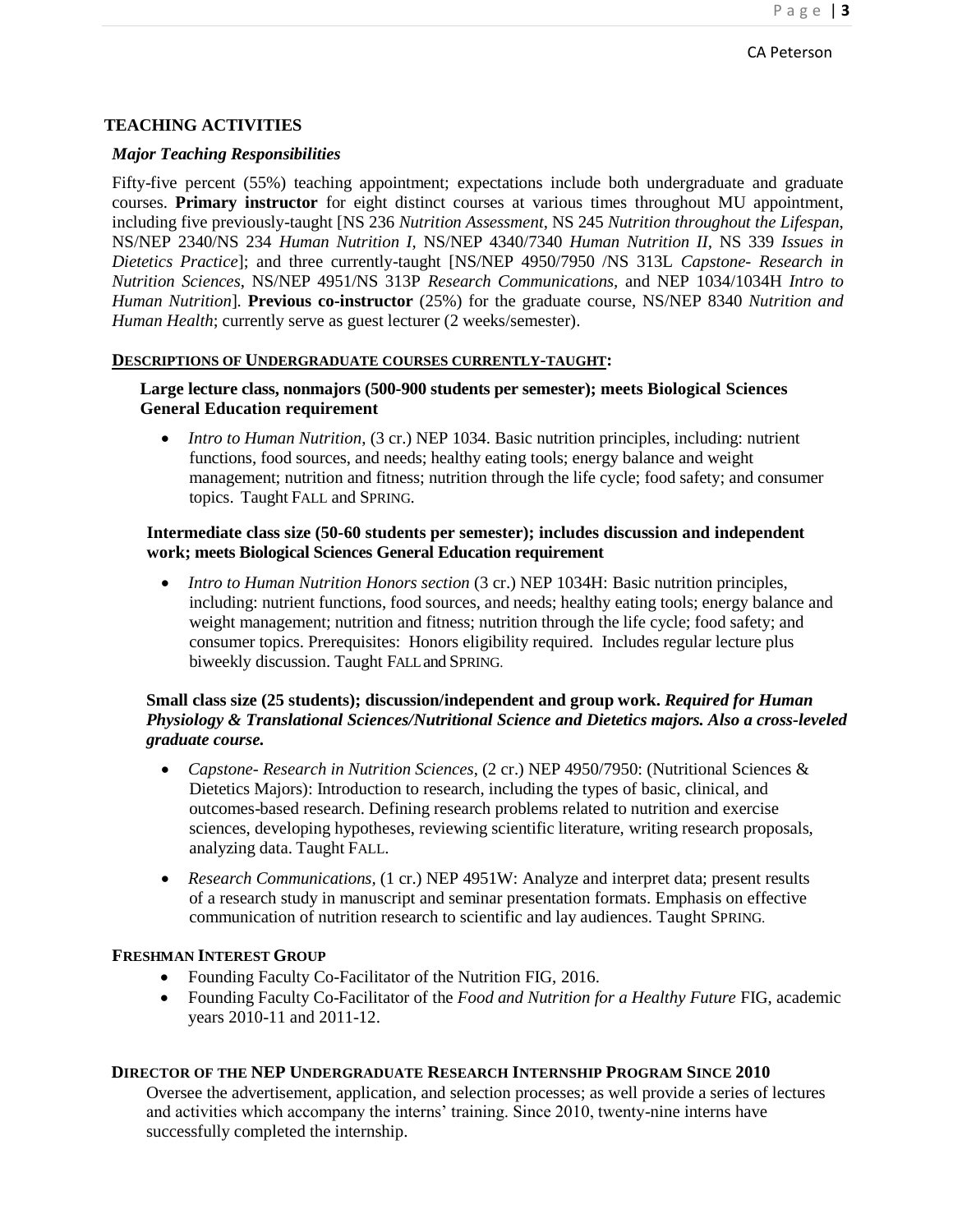## CA Peterson

| <b>Semester</b>   | <b>Course</b>                                     | No. of                  | <b>No. Evaluating</b> | <b>Course GPA*</b> | <b>Evaluation</b>       |
|-------------------|---------------------------------------------------|-------------------------|-----------------------|--------------------|-------------------------|
|                   | <b>Number</b>                                     | <b>Students</b>         |                       |                    | Average**               |
| F2019             | NEP 1034 (3)                                      | 656                     | <b>NA</b>             | <b>NA</b>          | <b>NA</b>               |
|                   | NEP 1034H (3)                                     | 47                      | <b>NA</b>             | <b>NA</b>          | <b>NA</b>               |
|                   | NEP 4950/7950                                     | 23                      | <b>NA</b>             | 3.5                | <b>NA</b>               |
| S2019             | NEP 1034 (2)                                      | 386                     | 94                    | 3.5                | 4.7                     |
|                   | NEP 1034H (2)                                     | 54                      | 52                    | 3.9                | 4.6                     |
|                   | <b>NEP 4951W</b>                                  | 16                      | 15                    | 3.9                | 3.3                     |
| F2018             | NEP 1034 (3)                                      | 811                     | 99                    | 3.6                | 4.7                     |
|                   | NEP 1034H (3)                                     | 46                      | 43                    | 3.8                | 4.7                     |
|                   | NEP 4950/7950                                     | 18                      | 17                    | 3.9                | 4.1                     |
| S2018             | NEP 1034 (2)                                      | 377                     | 65                    | 3.7                | 4.7                     |
|                   | NEP 1034H (2)                                     | 29                      | 4                     | 3.9                | 4.7                     |
|                   | <b>NEP 4951W</b>                                  | 23                      | 21                    | 3.9                | 4.1                     |
| F2017             | $\overline{\text{NEP}}$ 1034 (3)<br>NEP 1034H (3) | 801<br>61               | 150<br>37             | 3.5<br>3.8         | 4.5<br>4.2              |
|                   | <b>NEP 4950</b>                                   | 22                      | 21                    | 3.8                | 4.2                     |
| S2017             | <b>NEP 2340</b>                                   | 95                      | 55                    | 3.15               | 4.3                     |
|                   | <b>NEP 2340H</b>                                  | 9                       | 9                     | 3.70               | 4.5                     |
|                   | <b>NEP 4951W</b>                                  | 21                      | 21                    | 3.89               | 4.5                     |
| F2016             | <b>NEP 4950</b>                                   | $\overline{25}$         | 23                    | 3.78               | $\overline{4.2}$        |
| S2016             | <b>NEP 2340</b>                                   | 89                      | 61                    | 3.15               | 4.3                     |
|                   | <b>NEP 2340H</b>                                  | 8                       | 7                     | 3.68               | 4.4                     |
|                   | <b>NEP 4951</b>                                   | 20                      | 19                    | 3.89               | 4.8                     |
| F2015             | <b>NEP 4950</b>                                   | $\overline{21}$         | $\overline{21}$       | 3.85               | 4.7                     |
| S2015             | <b>NEP 2340</b>                                   | 126                     | 73                    | 2.99               | 4.4                     |
|                   | <b>NEP 2340H</b>                                  | 10                      | 10                    | 3.70               | 4.6                     |
|                   | <b>NEP 4951</b>                                   | 22                      | 18                    | 3.77               | 4.8                     |
| F2014             | <b>NEP 4950</b>                                   | 22                      | $\overline{22}$       | 3.88               | 4.5                     |
| S2014             | <b>NEP 2340</b>                                   |                         | 81                    | 3.28               | 4.5                     |
|                   | <b>NEP 2340H</b>                                  | 8                       | $\overline{7}$        | 3.56               | 4.6                     |
|                   | <b>NEP 4951</b>                                   | 22                      | 22                    | 3.95               | 4.5                     |
| F2013             | <b>NS 4950</b>                                    | $\overline{21}$         | $\overline{18}$       | 3.93               | 4.5                     |
| S2013             | <b>NS 2340</b>                                    | 150                     | 85                    | 2.89               | 4.3                     |
|                   | <b>NS 2340H</b>                                   | 10                      | 10                    | 3.74               | 4.7                     |
|                   | <b>NS 4951</b>                                    | 23                      | 23                    | 3.53               | 4.4                     |
| F2012             | <b>NS 4950</b>                                    | 23                      | 23                    | 3.92               | 4.0                     |
|                   | NS 4340/7340                                      | 35                      | 32                    | 2.94               | 4.5                     |
| S2012             | <b>NS 2340</b>                                    | 158                     | 74                    | 2.96               | 4.4                     |
|                   | <b>NS 2340H</b>                                   | 10                      | 10                    | 3.56               | 4.7                     |
|                   | <b>NS 4951</b>                                    | 21                      | 21                    | 3.67               | 4.4                     |
|                   | <b>NS 8340</b>                                    | $\overline{\mathbf{4}}$ | $\overline{c}$        | N/A                | 4.5                     |
| F <sub>2011</sub> | <b>NS 4950</b>                                    | 22                      | 20                    | 3.56               | 4.5                     |
| S2011             | <b>NS 2340</b>                                    | 148                     | 54                    | 2.79               | 4.3                     |
|                   | <b>NS 2340H</b>                                   | 6                       | 6                     | 3.56               | 4.5                     |
|                   | <b>NS 4951</b>                                    | 17                      | 17                    | 3.68               | 4.6                     |
| F2010             | <b>NS 4950</b>                                    | 18                      | 18                    | 3.92               | 4.2                     |
| S2010             | <b>NS 2340</b>                                    | 150                     | 95                    | 3.09               | 3.9                     |
| F2009             | <b>NS 4951</b><br><b>NS 4950</b>                  | 21<br>$\overline{22}$   | 21<br>$\overline{22}$ | 3.75<br>3.81       | 4.4<br>$\overline{4.2}$ |
|                   | NS 4340/7340                                      | 35                      | 29                    | 2.25               | 3.8                     |
| S2009             | <b>NS 2340</b>                                    | 120                     | 46                    | 2.79               | 4.1                     |
|                   | <b>NS 4951</b>                                    | 19                      | 19                    | 3.83               | 4.5                     |
| F2008             | <b>NS 4950</b>                                    | 21                      | 21                    | 3.94               | 4.0                     |
|                   | <b>NS 4340</b>                                    | 30                      | 30                    | 2.88               | 3.9                     |
| S2008             | <b>NS 8340</b>                                    | 15                      | 12                    | 3.20               | 5.0                     |
|                   | <b>NS 2340</b>                                    | 104                     | 62                    | 3.01               | 4.0                     |
|                   | <b>NS 4951</b>                                    | 18                      | 18                    | 3.73               | 4.7                     |
|                   |                                                   |                         |                       |                    |                         |

## **Course Student Evaluation Summary Table †**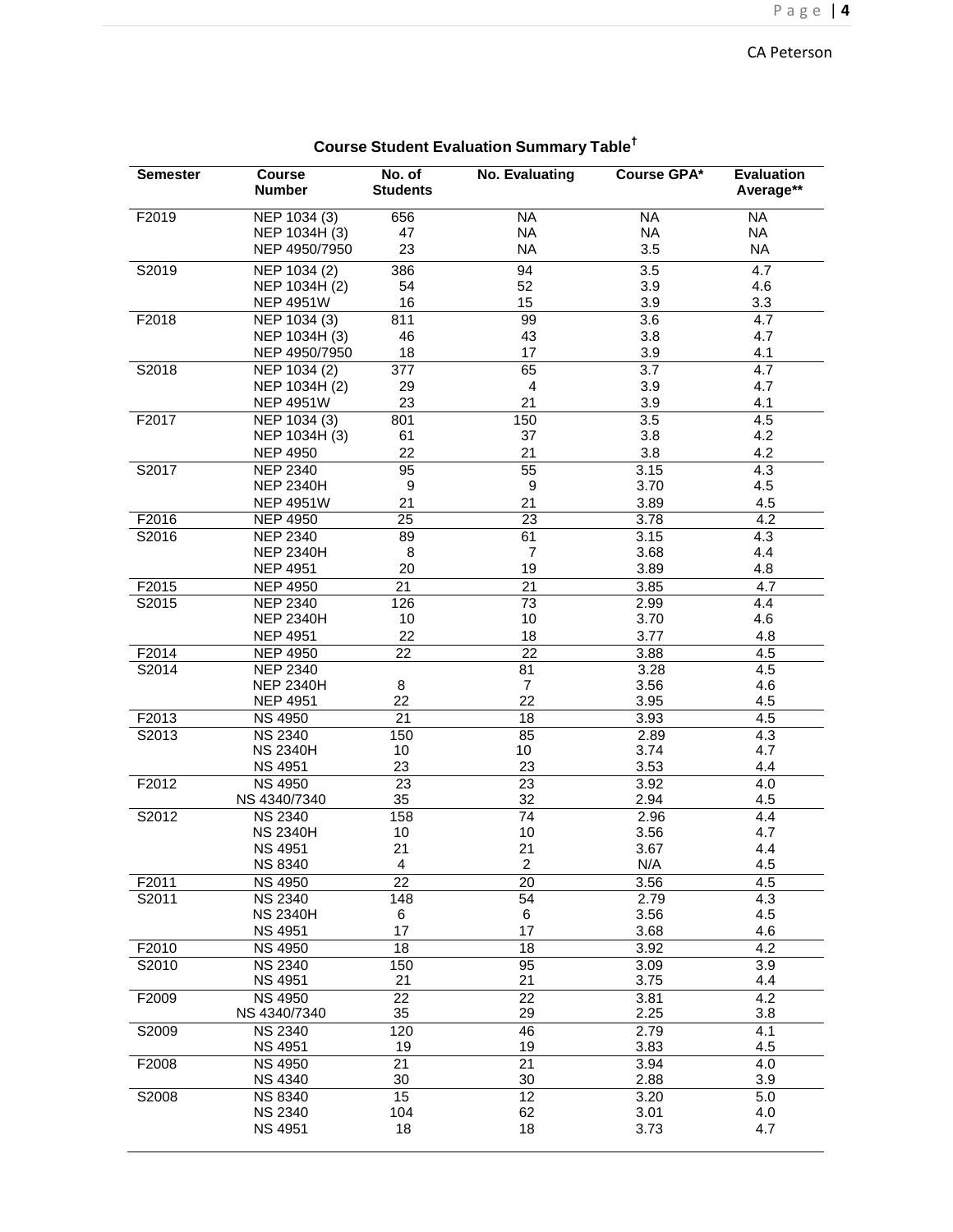| F2007 | <b>NS 4950</b> | 17             | 16 | 3.89 | 3.8              |
|-------|----------------|----------------|----|------|------------------|
|       | <b>NS 4951</b> | $\overline{c}$ | 2  | 3.53 | 4.5              |
|       | <b>NS 4340</b> | 30             | 18 | 2.65 | 3.0              |
| W2007 | <b>NS 2340</b> | 106            | 70 | 2.79 | 3.4              |
|       | <b>NS 4951</b> | 14             | 14 | 3.74 | 4.2              |
| F2006 | <b>NS 4950</b> | 22             | 22 | 3.23 | 4.0              |
|       | <b>NS 4340</b> | 36             | 31 | 2.49 | 3.7              |
| W2006 | <b>NS 8340</b> | 12             | 11 | 3.25 | 3.9              |
|       | <b>NS 2340</b> | 100            | 52 | 2.69 | 3.6              |
|       | <b>NS 4951</b> | 11             | 11 | 3.56 | 4.4              |
| F2005 | NS 4950 (1)    | 18             | 17 | 3.9  | 4.1              |
|       | NS 4950 (2)    | 38             | 29 | 3.86 | 3.4              |
| W2005 | <b>NS 2340</b> | 91             | 74 | 2.86 | 4.1              |
|       | <b>NS 4951</b> | 15             | 15 | 3.79 | 3.7              |
| F2004 | NS 4950 (1)    | 27             | 23 | 3.9  | 3.9              |
|       | NS 4950 (2)    | 50             | 31 | 3.86 | 3.3              |
| W2004 | <b>NS 234</b>  | 83             | 52 | 2.98 | 4.2              |
|       | <b>NS 339</b>  | 11             | 10 | 4.0  | 4.9              |
| W2002 | <b>NS 245</b>  | 51             | 44 | 3.02 | 4.0              |
|       | <b>NS 313P</b> | 10             | 10 | 3.71 | 4.2              |
|       | <b>NS 339</b>  | 10             | 10 | 3.9  | 4.1              |
| W2001 | <b>NS 245</b>  | 59             | 51 | 3.43 | 4.3              |
|       | <b>NS 313P</b> | 11             | 10 | 3.79 | 4.6              |
|       | <b>NS 339</b>  | 11             | 10 | 3.8  | 4.5              |
| F2000 | <b>NS 236L</b> | 54             | 43 | 3.3  | 4.0              |
|       | <b>NS 313L</b> | 11             | 11 | 3.7  | 4.5              |
| W2000 | <b>NS 245</b>  | 34             | 22 | 3.43 | 4.4              |
|       | <b>NS 339</b>  | 15             | 15 | 3.71 | 3.9              |
| F1999 | <b>NS 236</b>  | 40             | 39 | 3.53 | 4.3              |
|       | <b>NS 303</b>  | 13             | 13 | 3.86 | 4.3              |
| F2001 | <b>NS 313L</b> | 10             | 10 | 3.7  | $\overline{3.8}$ |

\*Course GPA is for all students enrolled in course; not only have those who completed coursed evaluation.

\*\* Score for "course as a whole", Item 1, Section II of Forms A-2, B-2. Scores range: 1=poor; 3=average; 5=outstanding

**† Six-year departmental average score of the following courses (includes all teaching faculty): NS 2340 (234)= 3.8; NS 4340/7340=3.1; NS 4950 (313L)=3.7; NS 4951= 4.0; NS 8340=3.7.**

#### *Undergraduate Advising*

Currently the only faculty advisor in the department. Directly responsible for academic advising  $\sim$ 20 undergraduates. Serve as a primary contact person for students and parents inquiring about departmental undergraduate major or minor degree programs.

#### **RESEARCH ACTIVITIES**

Thirty percent (30%) research appointment. Expectations include efforts that lead to publications in peerreviewed journals and/or presentations at national meetings. Submission of grant applications for external funding is also expected. Other research-related roles and responsibilities include teaching two-semester undergraduate research curriculum for dietetics/HPTS (premed) majors and master's students, providing leadership for the NEP UG Research Internship, and training/mentoring undergraduate and graduate students in various research projects and activities*.*

#### *Publications: Peer-reviewed Journal Articles*

\*author is a graduate student of C. Peterson; \*\*author is an undergraduate student of C. Peterson; †corresponding author

Peterson, C.A.<sup>†</sup>, Ezemaduka-Okoli, C.B.<sup>\*</sup> & Woldu, H.G. Low urinary iodine concentration is associated with increased risk for elevated plasma glucose in females: An analysis of NHANES 2011-12. *Under review, JACN, Dec 2019.*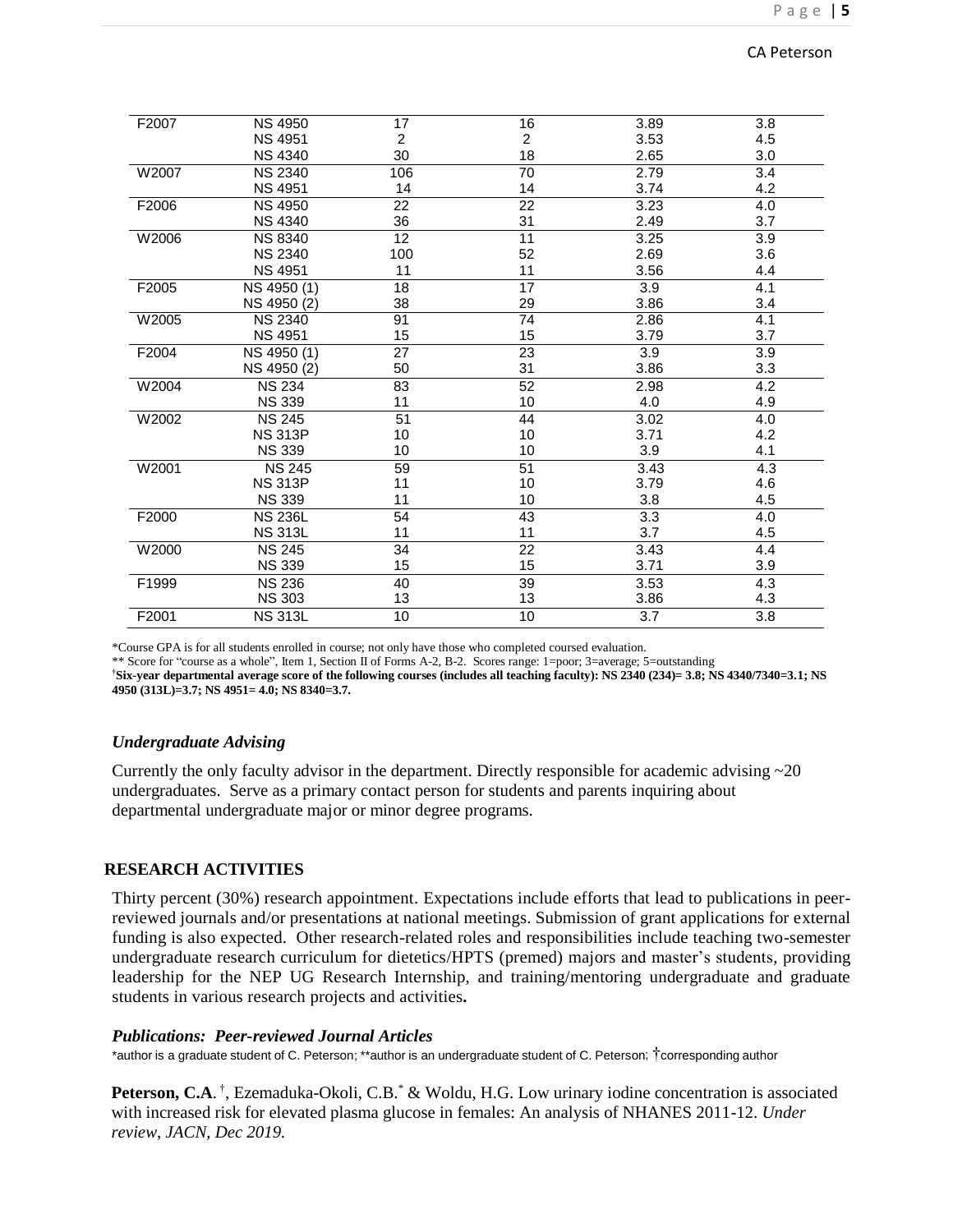*Publications: Peer-reviewed Journal Articles (continued)*

Ideraabdullah, F.Y.<sup>†</sup>, Belenchia, A.M.<sup>\*</sup>, Rosenfeld, R.S., Kullman S.W., Knuth, M. Mahapatra, D., Bereman, M., Levin, E.D. & **Peterson, C.A.** Maternal vitamin D deficiency and developmental origins of health and disease (DOHaD). *J of Endocrin*. 241(2):R65-R80, 2019.

Novotny, J.A. † &. **Peterson, C.A**. Molybdenum. *Adv in Nutr.* 9(3):272-273, 2018.

Belenchia, A.M.\* , Johnson, S.A., Kieschnick, A.\*\* , Rosenfeld C.S. & **Peterson, C.A**. † Characterization of the time-course for vitamin D depletion and repletion in female C57/Bl6 mice. *Comparative Med*.67:483- 90, 2017.

Belenchia, A.M.\* , Johnson, S.A., Ellersieck, M., Rosenfeld C.S. & **Peterson, C.A**. † In utero vitamin D deficiency predisposes offspring to long-term adverse adipose tissue effects. *J of Endocrin*. 234(3):301-313, 2017.

Belenchia AM\* , Jones KL, Will M, Beversdorf DQ, Vieira-Potter V, Rosenfeld CS & **Peterson CA**. † Maternal vitamin D deficiency during pregnancy affects expression of adipogenic-regulating genes peroxisome-proliferator activated receptor-gamma (PPARγ) and vitamin D receptor (VDR) in male offspring mice. *Eu J Nutr* Dec 21, 2016.

Beversdorf, D., † Ferguson, B.J., Marler, S, Altstein, L.L., Lee, E.B., Mazurek, M.O., McLaughlin, A.M., Macklin, E.A., McDonnell, E.I., Davis, D.J., Belenchia, A.M\* , Gillespie,C.H., **Peterson,C.A**, Bauman, M.L., Margolis, K.G., Veenstra-VanderWeele, J. Associations between cytokines, endocrine stress response, and gastrointestinal symptoms in autism spectrum disorder Brain, Behavior, and Immunity. Submitted to *Brain, Behavior & Immunity*, Nov;58:57-62, 2016

**Peterson, C.A.**† Vitamin D deficiency and childhood obesity: interactions, implications & recommendations. Invited Review, *Nutrients Diet Suppl.* Feb 1;7, 2015.

Peterson, C.A<sub>1</sub><sup>†</sup> Tosh, AK, Belenchia, A.M.<sup>\*</sup> Vitamin D insufficiency and insulin resistance in obese adolescents. *Ther Adv Endocrinol Metab*. 5(6):166–189, 2014.

**Peterson, C.A,** † Belenchia, A.M.<sup>\*</sup> Vitamin D deficiency and childhood obesity: A tale of two epidemics. *Missouri Medicine* 111: 49-53, 2014*.*

Belenchia, A.M., \* Tosh, A.K, Hillman, L.S. and **Peterson, C.A**† Correcting vitamin D insufficiency improves insulin sensitivity in obese adolescents: A randomized controlled trial. *Am J Clin Nutr*. Apr;97(4):774-81, 2013.

Ring, S.M., \* E.A. Dannecker, and **Peterson, C.A** † Vitamin D status is not associated with outcomes of experimentally induced muscle weakness and pain in young, healthy volunteers. *J Nutr Metab*. 2010:674240, 2010.

Peterson, C.A.<sup>†</sup> Geter, K.A., \*\* Heffernan, M.E.<sup>\*</sup>, and Ring, S.M<sup>\*</sup>. Effects of regular tanning bed use and increased Vitamin D Status on serum bone markers in healthy women. *Clinical Medicine: Women's Health* 2:1–7, 2009.

Peterson, C.A.<sup>†</sup> Schnell, J.<sup>\*</sup>, Kubas, K. L., and Rottinghaus, G.E. Effects of soy isoflavone consumption on bone structure and milk mineral concentration in a rat model of lactation-associated bone loss. *Eur J Nutr*. Mar;48(2):84-91, 2009.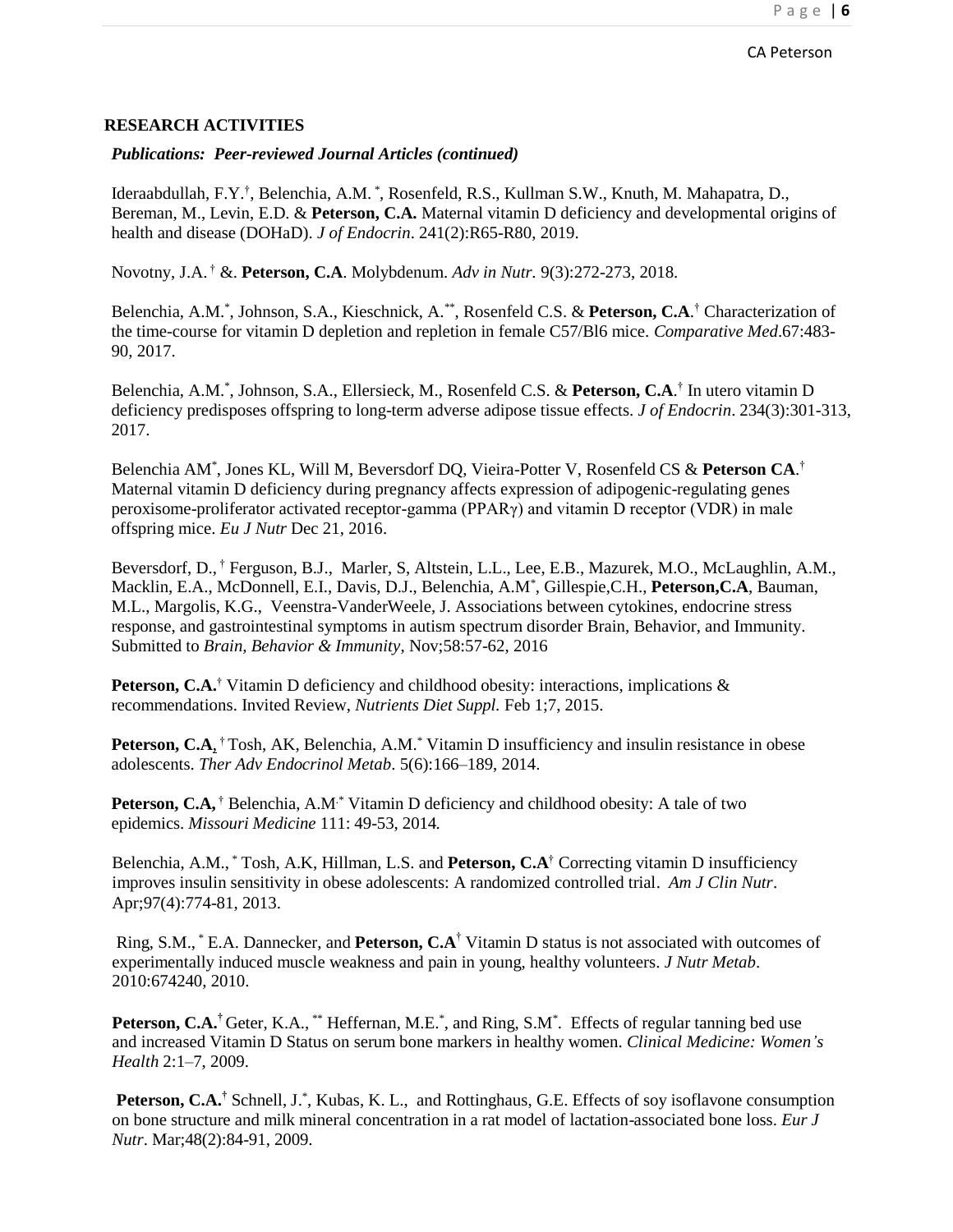### *Publications: Peer-reviewed Journal Articles (continued)*

Peterson, C.A.<sup>†</sup> & Heffernan, M.E.<sup>\*</sup> Serum TNF-alpha concentrations are negatively correlated with serum 25(OH)D concentrations in healthy women. *Journal of Inflammation* 5(1):10, 2008.

Peterson, C.A.<sup>†</sup>, Kimmons, J.E.\*, & Cole, J.S. Short-term effectiveness of an outcomes research training curriculum within a Coordinated Program. *JADA,* 108: 120-124, 2008.

Peterson, C.A.<sup>†</sup>, Kubas, K.L.<sup>\*</sup>, Hartman, S.J., Rottinghaus, G.E., Taylor, J.A., & Welshons, W.V. Lack of skeletal effect of soy isoflavones in intact growing, female rats may be explained by reduced serum estrogenicity. *Ann Nutr Metab* 52:48-57, 2008.

Hays, J.E<sup>\*</sup>. & Peterson, C.A.<sup>†</sup> Use of an outcomes research collaborative training curriculum to enhance entry-level dietitians' and established professionals' understanding of research. *JADA*, 103:77-84, 2003.

Gardner, J.K.<sup>\*</sup>, Rall, L.C. & Peterson, C.A.<sup>†</sup> Lack of multidisciplinary collaboration is another barrier to outcomes research. *JADA* 102:65-70, 2002.

**Peterson, C. A**., Gillingham, M., Mohapatra, N. K., Adamo, M. L., Carey, H. V.Lund, P. K & Ney, D. M. † Enterotropic effect of insulin-like growth factor-I but not growth hormone and localized expression of insulin-like growth factor-I, insulin-like growth factor binding protein- 3 and -5 mRNAs in jejunum of parenterally-fed rats. *J Parenter Enteral Nutr JPEN* 24:288-95, 2000.

Hinton, P.S.<sup>†</sup>, Peterson, C.A., McCarthy, D.O. and Ney, D.M. Medium-chain compared with long-chain triacylglycerol emulsions enhance macrophage response and increase mucosal mass in parenterally-fed rats. *Am J Clin Nutr* 76:1265-72, 1998.

Hinton, P.S., **Peterson, C.A.,** Dahly, E.M. and Ney, D.M. †IGF-I alters lymphocyte survival and regeneration in thymus and spleen after dexamethasone treatment. *Am J Physiol*. 274: R912-920, 1998.

Yang, H., Ney, D.M., **Peterson, C.A**., Lo, H.-C & Adamo, M.L † . Stimulation of intestinal growth is associated with increased IGFBP-5mRNA in the jejunal mucosa of IGF-I-treated parenterally-fed rats. *Proceedings of the Society for Experimental Biology and Medicine*, 216:438-45, 1997.

**Peterson, C.A.**, Carey, H.V., Hinton, P.S., Lo, H.C. and Ney, D.M. †GH elevates serum IGF-I levels but does not alter mucosal atrophy in parenterally-fed rats. *Am J Physiol* 272: G1100-08, 1997.

Peterson, C.A., Hinton, P.S., Ney, D.M. and Carey, H.V. <sup>†</sup>Insulin-like growth factor-I attenuates changes in jejunal structure and transport function in parenterally-fed rats. *Gastroenterology* 111:1507- 14, 1996.

Hinton, P.S.<sup>†</sup>, Peterson, C.A., Lo, H.C., Yang, H., McCarthy, D. and Ney, D.M. Insulin-like growth factor-I enhances immune function in dexamethasone-treated or surgically-stressed rats maintained with total parenteral nutrition. *JPEN J Parenter Enteral Nutr* 19:444-452, 1995.

**Peterson, C. A**., Baker, D. H. & Erdman, J. W., Jr.†Dietary-induced nephrocalcinosis in female rats: A response to L'Abbe et al. *Journal of Nutrition*, 126:2941-2942, 1996.

**Peterson, C. A**., Baker, D. H. & Erdman, J. W., Jr.†Dietary-induced nephrocalcinosis in female rats is irreversible and is primarily induced before the completion of adolescence. *Journal of Nutrition*, 126:259-265, 1996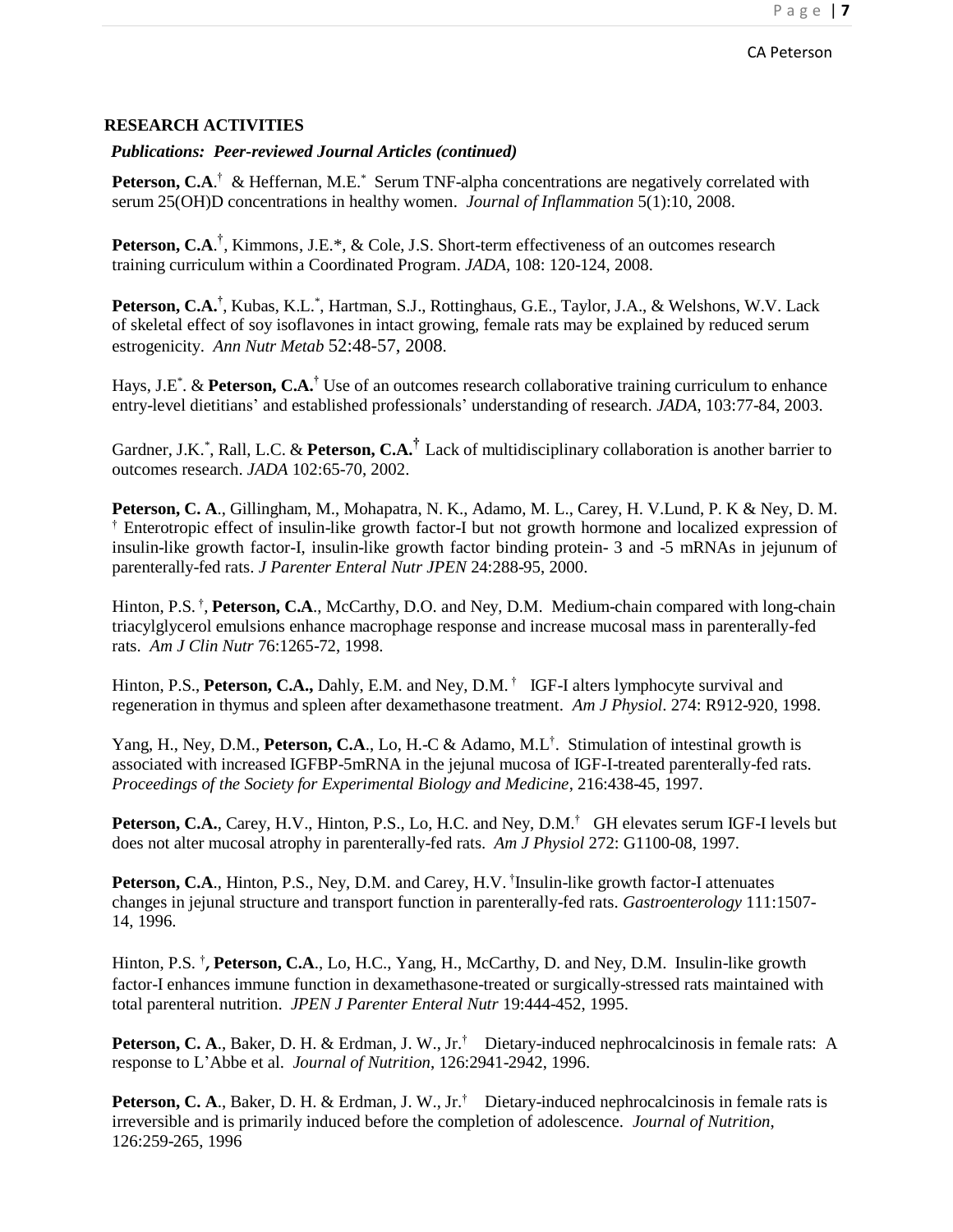#### *Publications: Peer-reviewed Journal Articles (continued)*

Lo, H.C., Hinton, P.S., **Peterson, C.A.** and Ney, D.M. †Simultaneous treatment with IGF-I and GH additively increases anabolism during total parenteral nutrition in rats. *Am J Physiol* 269 (Endocrinol Metab 32):E368-E376, 1995.

Peterson, C.A., Eurell, J. C., Kelley, K. W. & Erdman, J. W.<sup>†</sup>, Jr. Bone composition and histological analysis of young and aged rats fed diets of varied calcium bioavailability. *Journal of the American College of Nutrition*, 14:278-285, 1995.

Peterson, C.A., Eurell, J. C. & Erdman, J. W., Jr.<sup>†</sup> Alterations in calcium intake on peak bone mass in female rats. *Journal of Bone and Mineral Research* 10:81-95, 1995.

**Peterson, C.A.**, Eurell, J. C. & Erdman, J. W., Jr.<sup>†</sup> Bone composition of young growing rats fed diets of varied calcium bioavailability: Spinach, nonfat dry milk, or calcium carbonate added to casein. *Journal of Nutrition* 122:137-144, 1992.

## *Publications: Abstracts Presented at National/International Meetings* **\***Presenting author

Jerrod, T.\* & **Peterson, C.A** Assessment of Vitamin D Knowledge/Awareness of Black College Students. Experimental Biology'16, April 2-April 6. San Diego, CA.

Belenchia, A.M., \* Rosenfeld, C.S, Johnson, S.A., Kieschnick, A. & **Peterson C.A.** Long-Term Vitamin D Deficiency Decreases Bodyweight and Adipose Tissue Mass in Female Mice. Experimental Biology '16, April 2-April 6. San Diego, CA.

Peterson, C.A.<sup>\*</sup> Belenchia, A.B., Johnson, S.A., Kieschnick, A. & Rosenfeld, C.S. Characterization of the time-course for vitamin D depletion and repletion in lab animals. 19th Workshop on Vitamin D, March 29-31, 2016, Boston, MA.

Belenchia A.M., \* Rosenfeld, C.S., Johnson, S.A., **Peterson, C.A.** Effects of Maternal Vitamin D Deficiency During Pregnancy on the Long-Term Metabolic Health of Offspring. Experimental Biology '15, March 28-April 1. Boston, MA.

**Peterson, C.A.\*** Belenchia, A.B., Johnson, S.A. Rosenfeld, C.S. Effects of vitamin D deficient diet during pregnancy on body composition of offspring. 17<sup>th</sup> Vitamin D Workshop, June 18-20, 2014, Chicago, IL.

Jones K.L.\* , Belenchia A., Vieira-Potter V., **Peterson C.A.,** Will M.J., Beversdorf D.Q. A Mouse Model of Prenatal Vitamin D Deficiency: Effects on Offspring Behavior, Systemic Immune and Gut Microflora Profile. 2014 International Meeting for Autism Research. May 14-17. Atlanta, GA.

Belenchia, A\* ., Jones K.L., Will M.J., Beversdorf D.Q. ,Vieira-Potter V., **Peterson C.A**., Effects of pregnancy vitamin D status on adipose tissue development and inflammation in lean, male adult mice offspring. Experimental Biology '14, April 26-30. San Diego, CA.

Belenchia A.\* , Jones K.L., Will M.J., Beversdorf D.Q. Vieira-Potter V., **Peterson C.A**., Effects of prenatal vitamin D deficiency on offspring behavior in mice. Neuroscience 2013, November 9-13. San Diego, CA.

Belenchia, A.M.\* , Tosh A., Hillman L., **Peterson C.A**. High-dose (4000 IU) vitamin D supplementation does not increase circulating concentrations of free 25-hydroxyvitamin D. Experimental Biology '13, April 20-24. Boston, MA.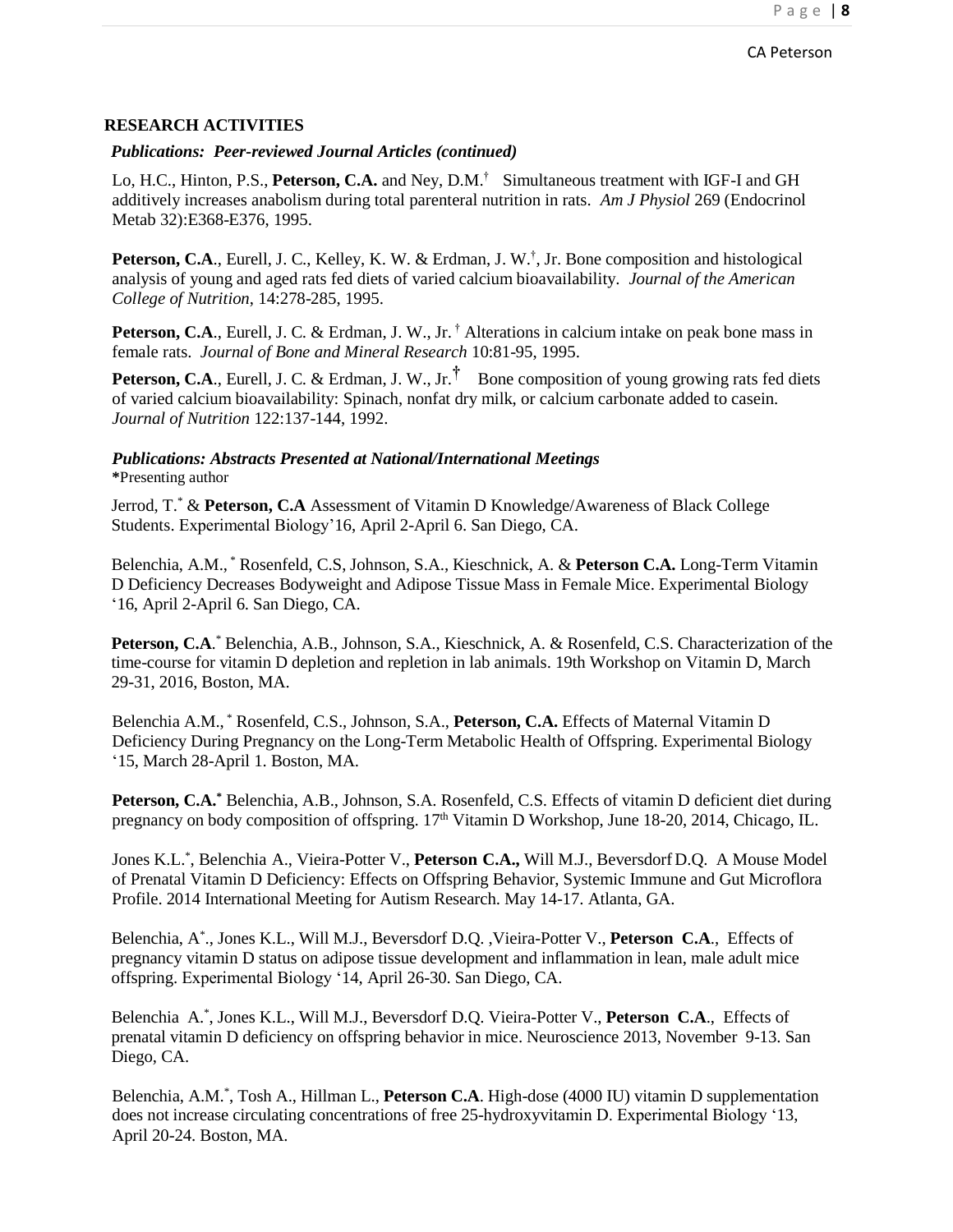## *Publications: Abstracts Presented at National/International Meetings (continued)*

Peterson C.A.<sup>\*</sup>, Belenchia, A.M., Tosh A., Hillman L., Safety and efficacy of the tolerable upper intake level (UL) of vitamin D to improve the vitamin D status of obese adolescents. 15<sup>th</sup> Workshop on Vitamin D, June 20-22, 2012, Houston, TX.

Belenchia, A.M.\* , Tosh A., Hillman L., **Peterson C.A**. High-dose (4000 IU) vitamin D supplementation improves insulin resistance in obese adolescents. Experimental Biology'12, April 21-25, San Diego, CA.

Belenchia, A.M.<sup>\*</sup>, Tosh A., Hillman L., **Peterson C.A..** Safety and efficacy of using high dose (4000 IU daily) vitamin D supplementation to improve the vitamin D status of obese adolescents. Experimental Biology 2011, April 9-13, Washington D.C.

**Peterson C.A**\* **,** Ring S.M., Dannecker E.A. Does vitamin D status predict outcomes of experimentally-induced muscle pain and weakness in healthy young volunteers? Experimental Biology '09, April 18-22, New Orleans, LA.

Peterson, C.A.\*, Ring S., Loethen J., Rector R.S., Thomas T., Hinton, P.S. Vitamin D status is unaltered by mild weight reduction in obese premenopausal women. Experimental Biology '08, April 5-9, San Diego, CA.

Peterson C.A.<sup>\*</sup>, N. Bagegni. Diet, Not Genotype, Affects Bone Size in Ovariectomized Estrogen Receptor Alpha Knockout Mice. 27th Annual Meeting of the American Society for Bone and Mineral Research, September 23-27, 2005, Nashville, Abs #SU416.

**Peterson, C.A\*** . Schnell J., Hillman L. Effects of Soy Isoflavones on Bone Mineralization and Milk Mineral Concentration in Lactating Rats. 26th Annual Meeting of the American Society for Bone and Mineral Research, October 1-5, 2004, Seattle, Abs #M446.

Peterson, C.A<sup>\*</sup>, Miranda, D.G., Kubas, K.L. Soy isoflavone extracts affect bone mineralization in lactating rats. Experimental Biology 2002, April 21-24, New Orleans, *FASEB J.* 15: A.

Peterson, C.A<sup>\*</sup>. & Kubas, K.L. Effects of soy protein with varying levels of isoflavones on bone mineralization and reproductive development in the adolescent rat. Experimental Biology 2000, April 15- 18, San Diego. *FASEB J.* 14: A217 (abs.#160.6).

Peterson, C.A<sup>\*</sup>. Entry-level Outcomes Research Collaborative Training Teams: Securing a Future for the Dietetics Profession, ADA Annual Meeting & Exhibition, Atlanta, GA, October 16-20, 1999.

Hinton P.S.\* , **Peterson C.A**. and Ney, D.M. Insulin-like growth factor-I (IGF-I) does not alter the decrease in pre-lymphoid bone marrow (BM) cells observed during total parenteral nutrition (TPN) in rats. *FASEB J* 13:199.2, 1999.

Ney, D\* . M., **Peterson, C.**, Gillingham, M., Carey, H. V., Mohapatra, N. K. & Lund, P. K. IGF-I stimulates intestinal growth and local expression of IGF binding proteins 3 and 5 in parenterally-fed rats. *1997 Endocrine Society Meeting*, Minneapolis, MN.

Hinton, P.S.<sup>\*</sup>, Peterson, C.A., McNall, A. and Ney, D.M. IGF-I alters lymphocyte recovery after dexamethasone-induced apoptosis in rats maintained with total parenteral nutrition. Endocrine Society Meeting, San Francisco, CA. Abstract #P2-239, 1996.

Peterson, C.A.<sup>\*</sup>, Hinton, P.S. and Ney, D.M. Medium-chain triglyceride (MCT) emulsions improve immune response and attenuate mucosal atrophy in parenterally-fed rats. *FASEB J 10*(3):1195, 1996.

Hinton, P.S.<sup>\*</sup>, Peterson, C.A., Lo, H.C., McCarthy, D. and Ney, D.M. Insulin-like growth factor-I coinfused with total parenteral nutrition solution enhances immune function in dexamethasone-treated or surgically-stressed rats. *FASEB J* 9:5001, 1995.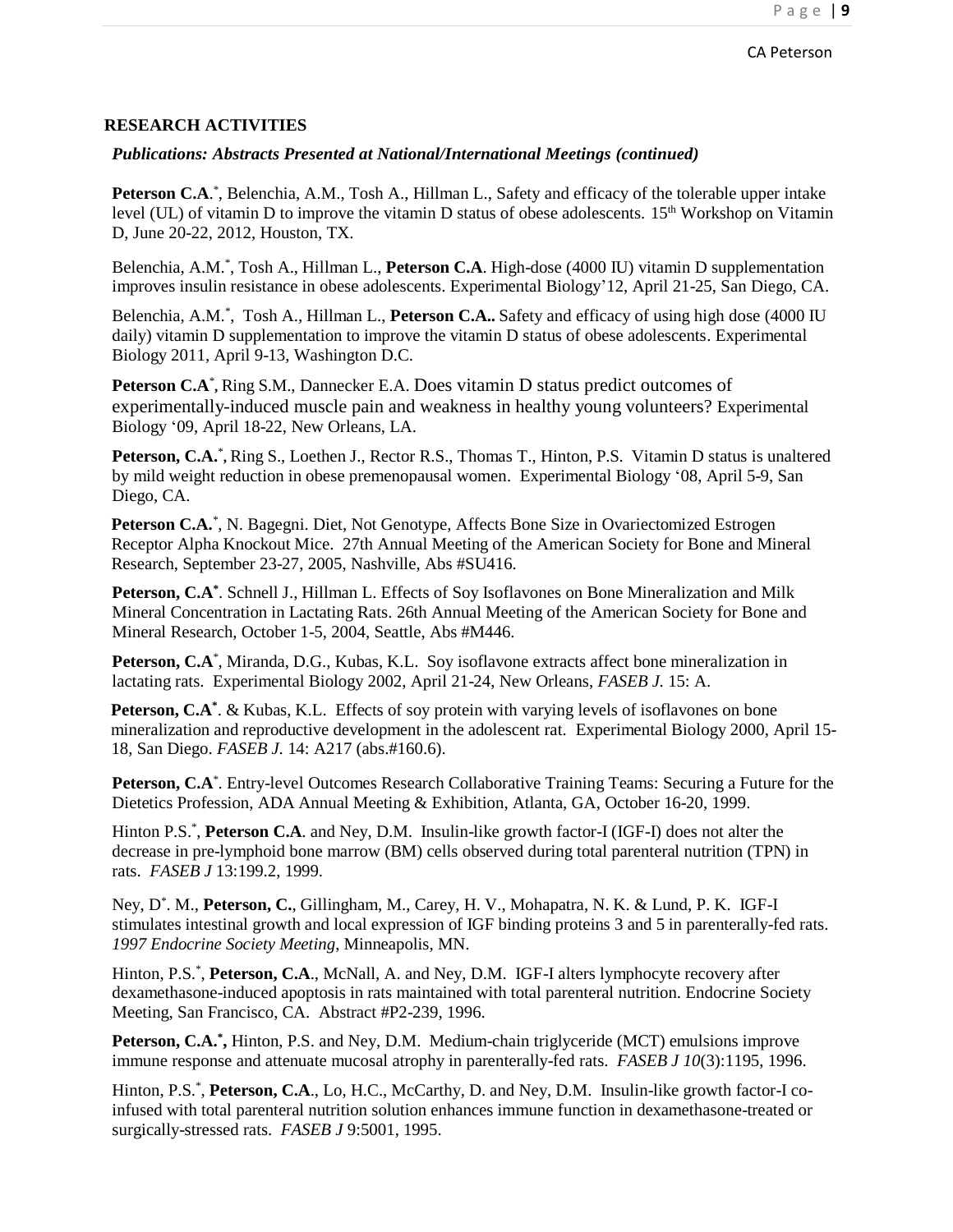## *Publications: Abstracts Presented at National/International Meetings (continued)*

Lo, H.C, \* , Hinton, P.S., **Peterson, C.A.** and Ney, D.M. Anabolic response to concurrently administered recombinant human insulin-like growth factor-I and/or growth hormone during total parenteral nutrition in surgically-stressed rats. *FASEB J 9:5002*, 1995.

**Peterson, C. A.**<sup>\*</sup>, Carey, H. V. & Ney, D. M. Insulin-like growth factor I, but not growth hormone attenuates changes in jejunal structure and function induced by total parenteral nutrition in rats. *Endocrine Society Meeting*, Washington, DC. Abstract #P3-210, p. 521, 1995.

Yang, H.<sup>\*</sup>, Ney, D.M., Peterson, C.A., Lo, H.-C & Adamo, M.L. Hepatic and jejunal responses to IGF-I and GH in rats maintained with total parenteral nutrition are associated with differential responses of IGF- I and IGFBP-5 gene expression. *Endocrine Society Meeting*, Washington, DC. Ab#P1-242, p. 173, 1995.

Peterson, C.A.<sup>\*</sup>, Ney, D. M. & Carey, H. V. IGF-I attenuates TPN-induced changes in jejunal structure and transport function. *Gastoenterology* 108: A746*,* 1995.

Peterson, C.A.<sup>\*</sup>, Eurell, J. C. & Erdman, J. W., Jr. Effect of varied calcium intakes on bone growth and development during the early phases of the life cycle of the female rat. *FASEB J* 8: A693, 1994.

Peterson, C.A.<sup>\*</sup>, Eurell, J. C., Kelley, K.W. & Erdman, J. W., Jr. Histologic and histomorphometric analysis of vertebrae from aged rats fed diets of varied calcium bioavailability*. FASEB J 6:A1984, 1992.*

Peterson, C.A.<sup>\*</sup>, Eurell, J. C., Kelley, K.W. & Erdman, J. W., Jr. Bone composition and histology of young and old rats fed diets with varying calcium bioavailability. *FASEB Journal* 4: A1045, 1990.

#### *Publications: Invited Review*

**Peterson, C.** Optimizing infant bone health by modeling human milk: Calcium and so much more*. Pediatric Perspectives Newsletter*. 3(8), 2004.

#### *Publications: Published Book Chapters*

Markward, N., **Peterson, C.A.,** and Markward. M.J. Biological and Genetic Influences on Obesity. In: *Obesity in Youth: Causes, Consequences and Cures*. American Psychological Association, Washington, DC, 2009.

Hillman, L.S., Hinton, P.S., **Peterson, C.A.,** Thomas, T.R., Sun, G.Y., Hillman, R. and Raedeke, M.D. Nutrition. Nutrition in Cardiovascular Disease. In: H.N. Winn and K.C. Dellsperger, eds. *Cardiovascular Diseases in Women*, Informa Healthcare Ltd., Oxford, U.K., 2006.

Peterson, C. A. Nutrition in Cancer and HIV Infection. In: F. J. Zeman & D. M. Ney, Eds. Clinical Nutrition and Diet Therapy, 3rd ed., Merrill/Prentice Hall, 1997.

#### *Patents:*

Anthony JC, Sims KA, Hossen M, **Peterson CA**, Diersen-Schade, D, Samuel, P. Nutritional supplement containing long-chain polyunsaturated fatty acids. Publication No. US20070166411 A1, US Patent Office, June 19, 2007. <http://www.google.com/patents/US20070166411>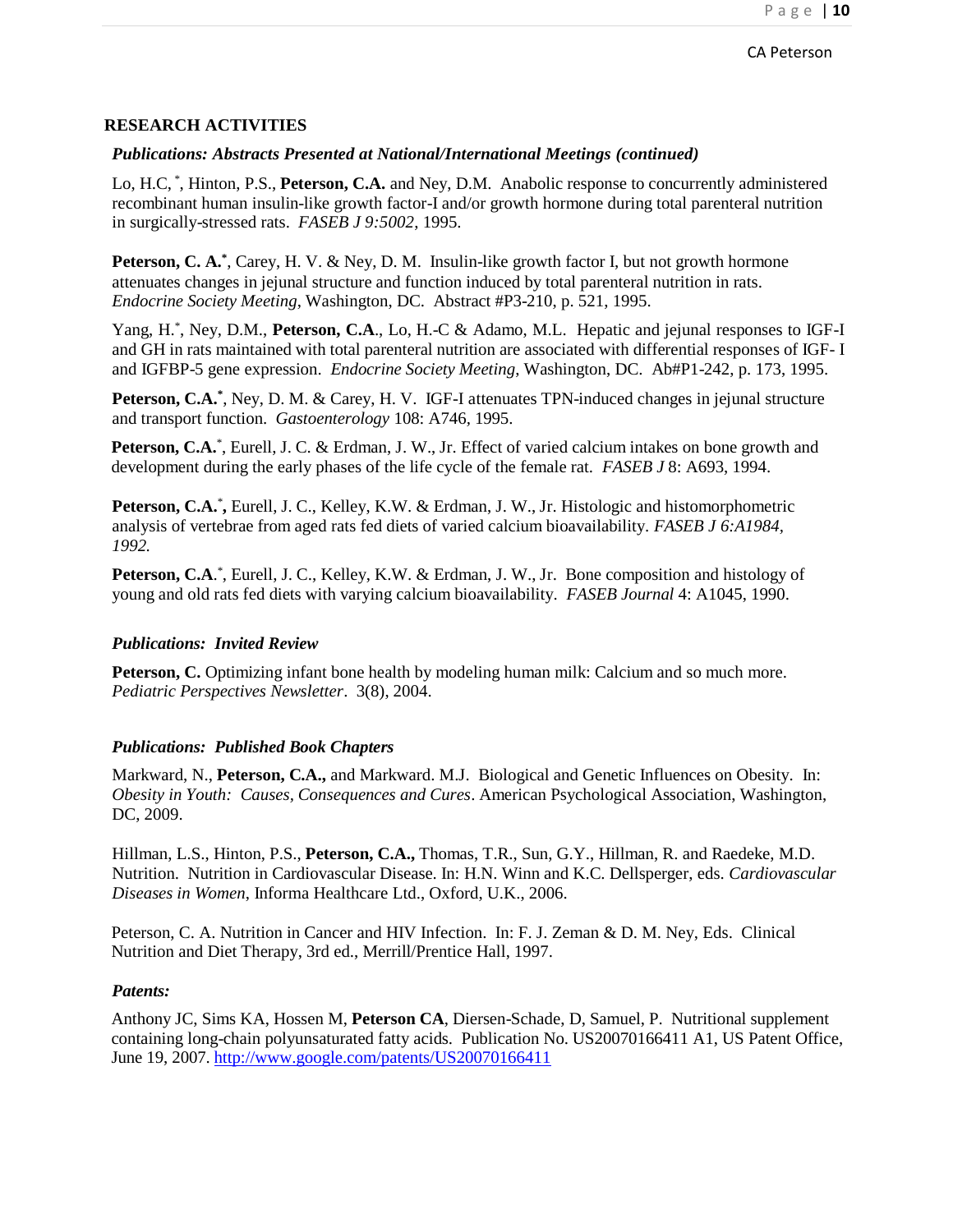*Undergraduate and Graduate Research Training*

|                       | <b>Dissertation/Thesis Committee Chair (Graduate Advisor)</b>                                                                                                                                                                                           |
|-----------------------|---------------------------------------------------------------------------------------------------------------------------------------------------------------------------------------------------------------------------------------------------------|
| Jennifer Bean         | Ph.D. CANDIDATE, NUTRITIONAL SCIENCES, 2018- present                                                                                                                                                                                                    |
| Frances Wilkinson     | M.S. CANDIDATE, NUTRITIONAL SCIENCES, 2018- present                                                                                                                                                                                                     |
| Chisom Ezemaduka      | M.S., NUTRITIONAL SCIENCES, 2017-2019<br>Thesis: Association between urinary iodine concentrations<br>and insulin resistance in US adults                                                                                                               |
| <b>Tiffany Jerrod</b> | MPH. PUBLIC HEALTH, 2014-2016<br>Thesis: Vitamin D knowledge among black college students                                                                                                                                                               |
| Anthony Belenchia     | PHD. NUTRITIONAL SCIENCES, 2012-2016<br>Thesis: Consequences of in utero vitamin D deficiency on offspring metabolic<br>phenotype in two rodent models of obesity                                                                                       |
|                       | M.S., NUTRITIONAL SCIENCES, 2009-2012<br>Thesis: Effects of high-dose vitamin D supplementation on inflammation $\&$<br>glucose metabolism in obese adolescents. One of twelve invited to participate in<br>ASN graduate research contest at ExpBio'12. |
| <b>Susan Ring</b>     | M.S., NUTRITIONAL SCIENCES, 2007-2009<br>Thesis: Relationship of vitamin D status to pain perception/muscle strength in<br>healthy adults.                                                                                                              |
| Mary Heffernan        | M.S., NUTRITIONAL SCIENCES, 2005-2007<br>Thesis: Vitamin D status, inflammatory markers, and bone mineralization of<br>pre- and post-menopausal women who regularly use a commercial tanning bed.                                                       |
| Jennifer Schnell      | M.S., NUTRITIONAL SCIENCES, 2002-2004<br>Thesis: Effects of isoflavone intake on bone and milk in an intact lactating rat.                                                                                                                              |
| Janet Hays            | M.S., HUMAN NUTRITION, FOODS, AND FSM, 1999-2001<br>Thesis: Short-term effectiveness of an outcomes research training curriculum<br>with the Dietetics curriculum.                                                                                      |
| <b>Karen Kubas</b>    | PHD CANDIDATE, 1999-2002<br>Thesis: Effect of soy isoflavones on bone during growth and lactation.                                                                                                                                                      |
| Joanne Gardner        | M.S. NUTRITIONAL SCIENCES, 1998-2000 (UW- STEVENS POINT).<br>Thesis: A study of the impact of collaboration on dietitians' involvement<br>in outcomes research.                                                                                         |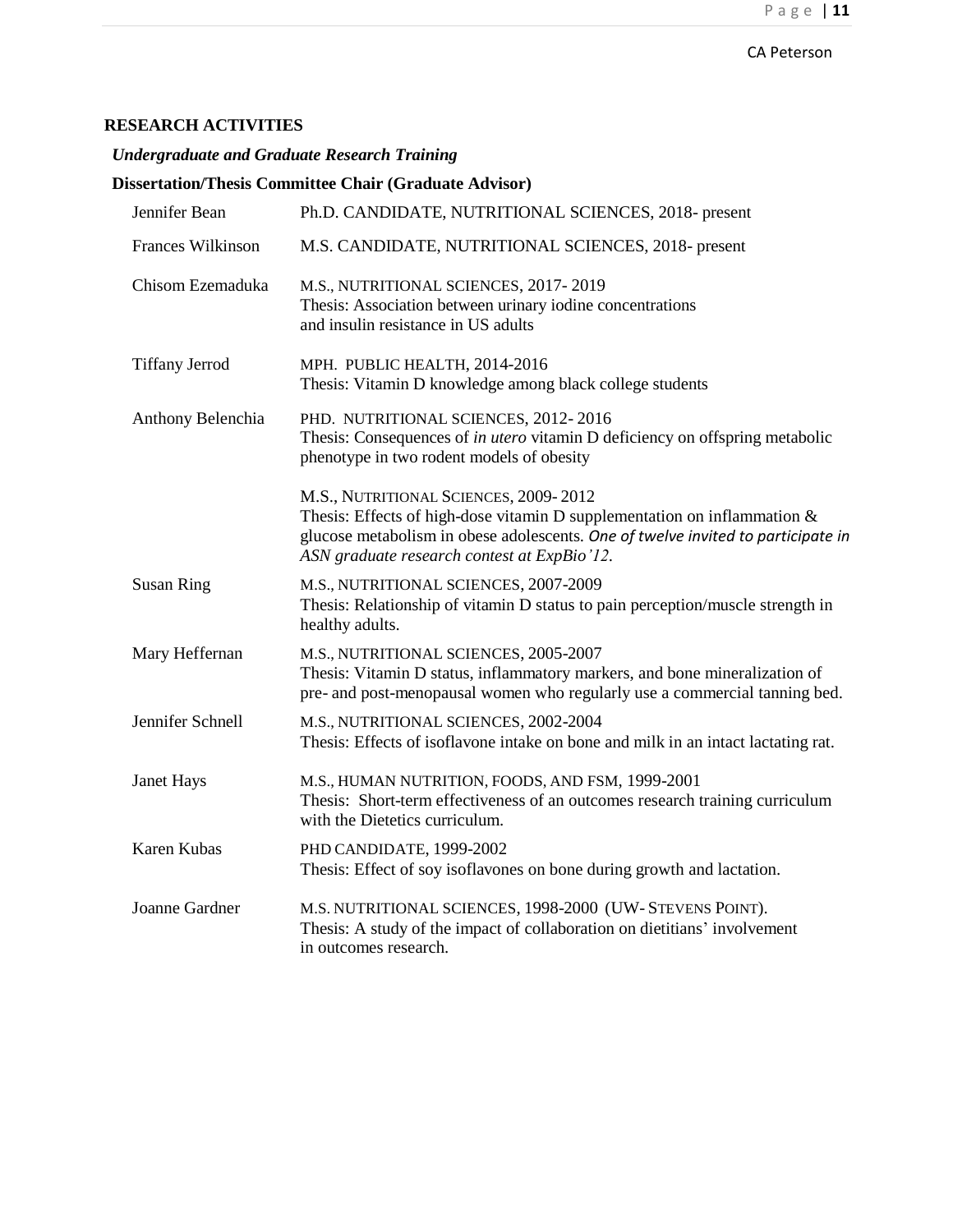*Undergraduate and Graduate Research Training (continued)*

# **Dissertation/Thesis Committee Member**

| <b>Brittany Sievers</b> | M.S., FOOD SCIENCE, 2018-2019<br>Thesis: Incorporation of preheated whey protein isolate and pectin complexes as<br>natural emulsifiers and stabilizers in processed cheddar cheese sauce                                           |
|-------------------------|-------------------------------------------------------------------------------------------------------------------------------------------------------------------------------------------------------------------------------------|
| <b>Rebecca Dirkes</b>   | PHD. CANDIDATE, NUTRITIONAL SCIENCES, 2016- present                                                                                                                                                                                 |
| Abigail Wenthe          | M.A. JOURNALISM, 2015-2016<br>Thesis: A textual analysis of health-content framing in women's health and<br>fitness magazines                                                                                                       |
| Jun Jiang               | M.S. NUTRITIONAL SCIENCES, 2013-2014<br>Thesis: Effects of daily ingestion of encapsulated dried fruit-vegetable juice<br>concentrate on markers of chronic, systemic inflammation in overweight<br>women                           |
| Julie Frank             | M.S. FOOD SCIENCE, 2012-2014<br>Thesis: Addition of Probiotics to ice cream                                                                                                                                                         |
| Kayla Kanosky           | M.S. ANIMAL SCIENCES, 2010-2012<br>Thesis: Varied sources of conjugated linoleic acid (CLA) does not alter bone<br>mineral density (BMD), bone mineral content (BMC), or body fat<br>content in postmenopausal ovariectomized rats. |
| <b>Heather Hoertel</b>  | M.S. NUTRITIONAL SCIENCES, 2012<br>Thesis: The effects of breakfast on homovanillic acid                                                                                                                                            |
| Joanne Loethen          | M.A. EXERCISE PHYSIOLOGY, 2007-2008<br>Thesis: Effects of weight-bearing and non-weight bearing exercise on markers<br>of bone turnover during short-term weight loss in overweight premenopausal<br>women.                         |
| Aziza Jamal             | M.S. NUTRITIONAL SCIENCES, 2001-2004<br>Thesis: Prevalence and treatment of osteoporosis in Saudi Arabia.                                                                                                                           |
| <b>Stephanie Yates</b>  | M.S., NUTRITIONAL SCIENCES, 1999-2001<br>Thesis: Soy isoflavone absorption, metabolism, and bone effects in college-aged<br>women.                                                                                                  |
|                         |                                                                                                                                                                                                                                     |

### **Medical School Students Research Training**

| Samuel Jersak | MISSOURI SOM SUMMER RESEARCH FELLOWSHIP                                            |
|---------------|------------------------------------------------------------------------------------|
|               | Research: Association between vitamin D status and cognitive function during       |
|               | stress. 2nd place in graduate poster competition, Health Sciences Research Day'12. |

# **Undergraduate Research Projects**

| Alyssa Kieschnick | NEP UNDERGRADUATE RESEARCH INTERNSHIP.                                       |
|-------------------|------------------------------------------------------------------------------|
|                   | Effects of maternal vitamin D deficiency during pregnancy on weight gain and |
|                   | adiposity in male offspring (Agouti model), 2015-16.                         |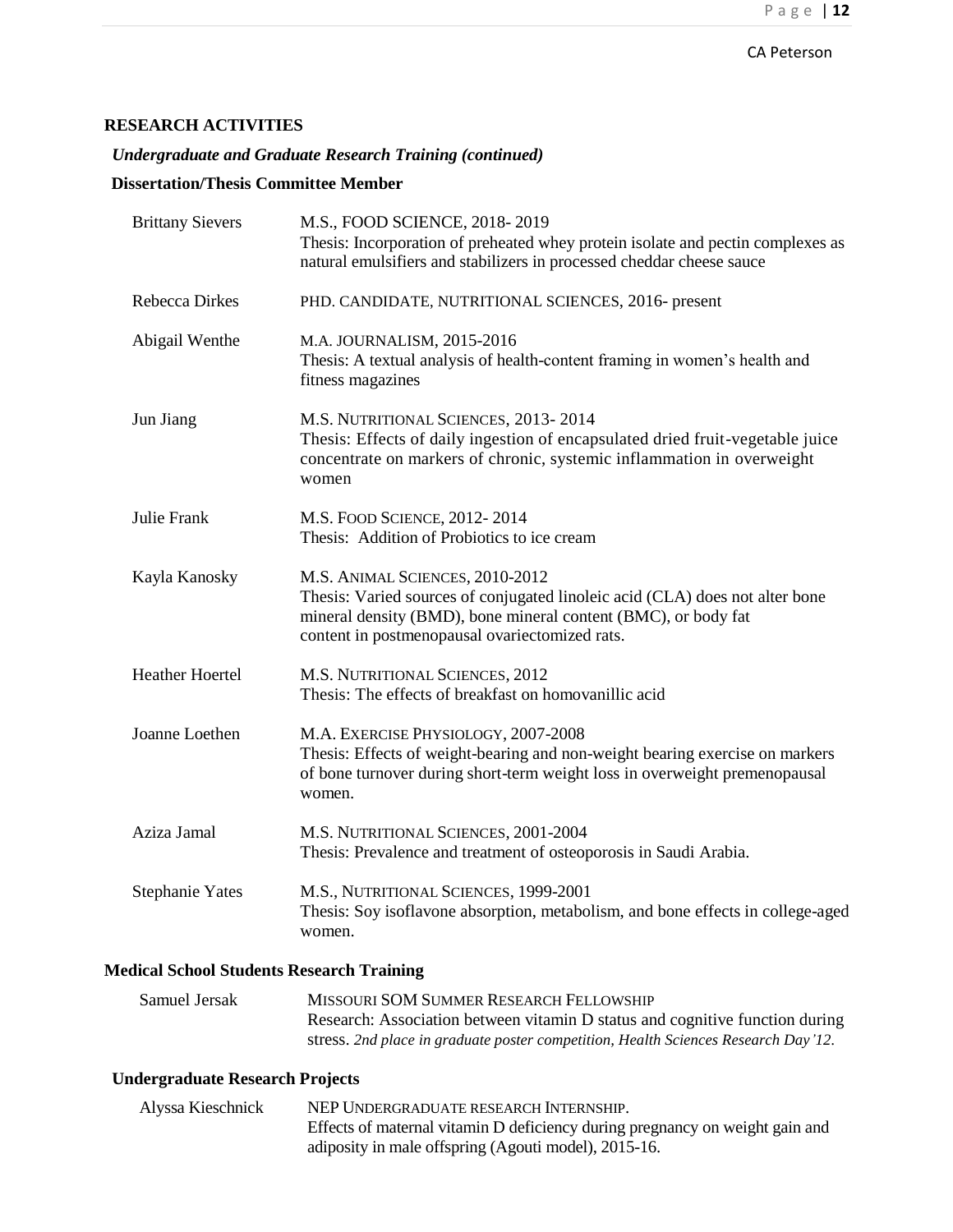*Undergraduate and Graduate Research Training* 

# **Undergraduate Research Projects (continued)**

| <b>Tiffany Jerrod</b>     | MCNAIR PROGRAM SCHOLAR.<br>Assessment of vitamin D knowledge/awareness and status of black<br>undergraduate college students, 2013-14.                               |
|---------------------------|----------------------------------------------------------------------------------------------------------------------------------------------------------------------|
| Zane Bright               | HES-PURE UNDERGRADUATE RESEARCH INTERN GRANT<br>Effectiveness of UVB phototherapy to improve vitamin D status in active<br>older adults, Fall 2011.                  |
| <b>Evanne Hill</b>        | NEP SUMMER RESEARCH INTERN GRANT<br>Effect of UVB phototherapy on vitamin D status in Active Aging<br>Adults, Summer, 2010.                                          |
| Megan Krogman             | LSUROP/F21C SUMMER RESEARCH INTERN GRANT<br>Effect of oral contraceptives on vitamin D status and serum<br>vitamin D binding protein concentrations, Summer, 2009.   |
| <b>Bradley Harr</b>       | F21C SUMMER RESEARCH INTERN GRANT<br>Effect of UVB phototherapy on serum 25OHD levels in Children<br>with CF, Summer, 2007.                                          |
| Kay Geeter                | F21C SUMMER RESEARCH INTERN GRANT<br>Relationship between serum 25 OHD levels and C-reactive protein in<br>tanning and nontanning women, Summer, 2007.               |
| Jennifer Talbert          | F21C SUMMER RESEARCH INTERN GRANT<br>Effect of vitamin D on Inflammatory Response in Children with<br>CF & JRA, Summer, 2006.                                        |
| Nusayba Bagegni           | F21C SUMMER RESEARCH INTERN GRANT<br>Diet, Not Genotype, Affects Bone Size in Ovariectomized Estrogen<br>Receptor Alpha Knockout Mice., Summer, 2004.                |
| Sarah Zinati              | LIFE SCIENCES UNDERGRADUATE RESEARCH OPPORTUNITIES PROGRAM<br>Methodology for harvesting and analyzing rat milk for isoflavone and mineral<br>content, Summer, 2002. |
| Dion Miranda              | F21C SUMMER RESEARCH INTERN GRANT<br>The effect of soy isoflavones on reproductive development in<br>peripubertal rats, Summer, 2000.                                |
| <b>Meredith Henderson</b> | LIFE SCIENCES UNDERGRADUATE RESEARCH OPPORTUNITIES PROGRAM<br>Dairy food intake and bone mineral density in Missouri teens",<br>Summer, 2000.                        |
| <b>Allison Daee</b>       | DEPARTMENTAL START-UP FUNDS. The effect of soy isoflavones on estrus<br>cycling in adolescent female rats. Summer, 1999.                                             |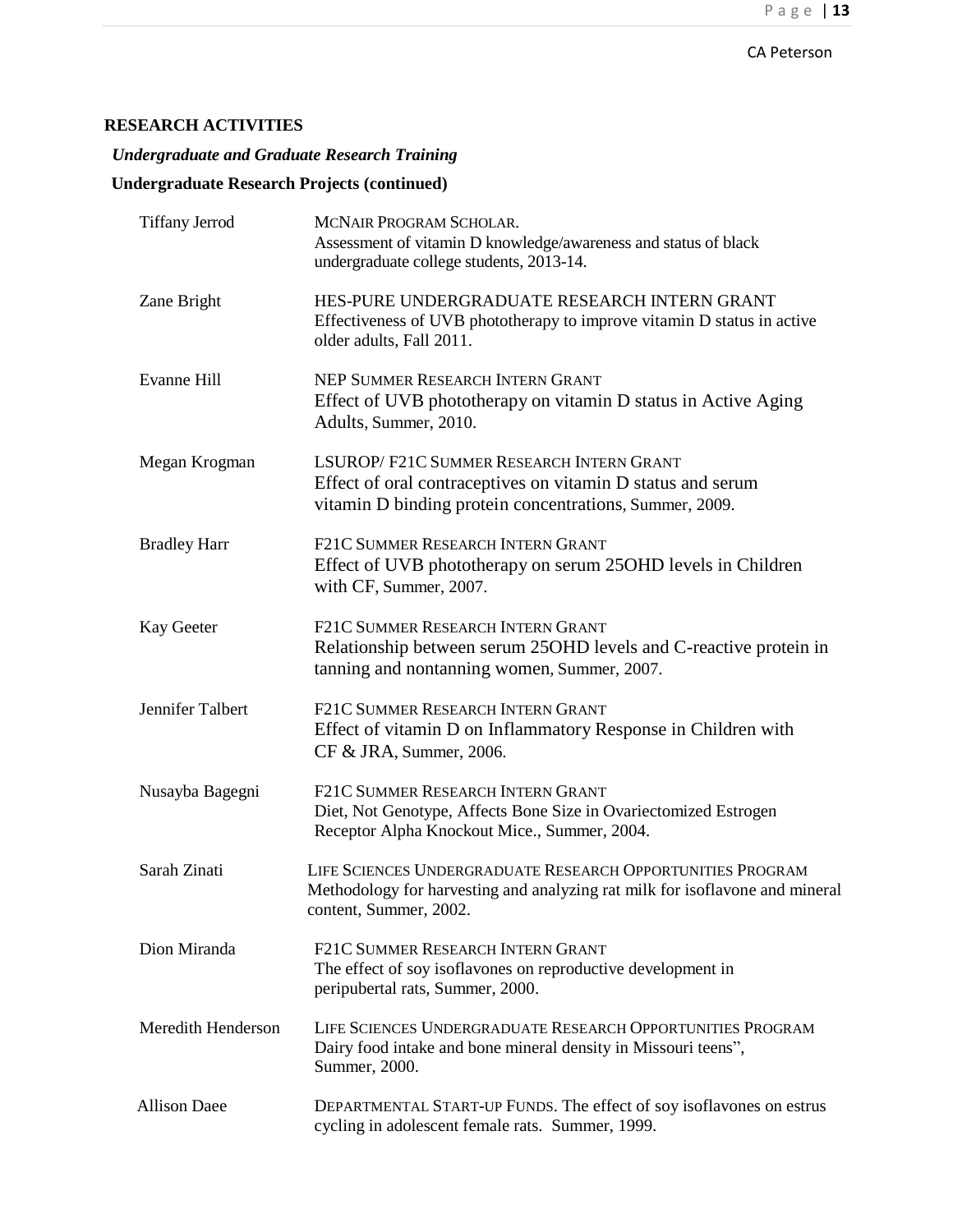## *Recently Submitted Projects*

| Project Title:           | Investigating the role of metabolic programming in vitamin D deficiency |
|--------------------------|-------------------------------------------------------------------------|
|                          | induced adiposity.                                                      |
| Project Period:          | $7/1/19 - 6/30/22$                                                      |
| Funding Agency:          | UNIV OF NC CHAPEL HILL                                                  |
| Role:                    | Co-Investigator (30%); R. Rector, PI,                                   |
| <b>Amount Requested:</b> | \$126,266                                                               |
|                          |                                                                         |
|                          |                                                                         |

| Project Title:           | Military Families and Equine Assisted Activity: Biopsychosocial Outcomes. |
|--------------------------|---------------------------------------------------------------------------|
| Project Period:          | $1/1/18 - 11/30/21$                                                       |
| Funding Agency:          | NIH NATL INST OF HEALTH                                                   |
| Role:                    | Co-Investigator $(5\%)$ ; R. Johnson, PI                                  |
| <b>Amount Requested:</b> | \$1,494,474.00                                                            |

# *Funded, Completed Projects*

| Project Title:           | Relationship between gastrointestinal disorders and stress reactivity, immunity,<br>and blood serotonin in autism spectrum disorder.             |
|--------------------------|--------------------------------------------------------------------------------------------------------------------------------------------------|
| Project Period:          | $9/1/12 - 8/31/14$                                                                                                                               |
| Funding Agency:          | Autism Speaks Autism Treatment Network (AS ATN) & Autism Intervention<br>Research Network on Physical Health (AIR-P)                             |
| Role:                    | Co-Investigator (3%); D. Beversdorf, PI,                                                                                                         |
| <b>Amount Awarded:</b>   | \$270,142                                                                                                                                        |
| Project Title:           | Use of High-dose Vitamin D to Improve Glucose metabolism and Reduce<br>Inflammation in Obese Adolescent on a Standard Weight Loss Program.       |
| Project Period:          | 9/01/09-8/31/10; no cost extension through 11/30/11                                                                                              |
| Funding Agency:          | J.R. Albert Foundation, Inc.                                                                                                                     |
| Role:                    | Principle Investigator (5%)                                                                                                                      |
| <b>Amount Awarded:</b>   | \$81,435                                                                                                                                         |
| Project Title:           | Use of UVB Phototherapy to Optimize Vitamin D Status in Active OlderAdults.                                                                      |
| Project Period:          | $01/01/10 - 6/30/11$                                                                                                                             |
| Funding Agency:<br>Role: | HES Margaret Flynn Award, University of Missouri.                                                                                                |
| <b>Amount Awarded:</b>   | Principle Investigator<br>\$5000                                                                                                                 |
|                          |                                                                                                                                                  |
| Project Title:           | Vitamin D Status, Inflammatory Markers, and Bone Mineralization of Pre- and<br>Post-Menopausal Women who regularly use a Commercial Tanning Bed. |
| Project Period:          | 1/01/07-12/31/07                                                                                                                                 |
| Funding Agency:          | University of Missouri Research Council                                                                                                          |
| Role:                    | Principal Investigator                                                                                                                           |
| <b>Amount Awarded:</b>   | \$7,500                                                                                                                                          |
| Project Title:           | Effects of Soy Isoflavones on Lactation-associated Bone Loss                                                                                     |
| Project Period:          | $6/01/02 - 8/31/02$                                                                                                                              |
| Funding Agency:          | HES Margaret Flynn Award                                                                                                                         |
| Role:                    | Principal Investigator (20%)                                                                                                                     |
| Amount Awarded:          | \$3,096                                                                                                                                          |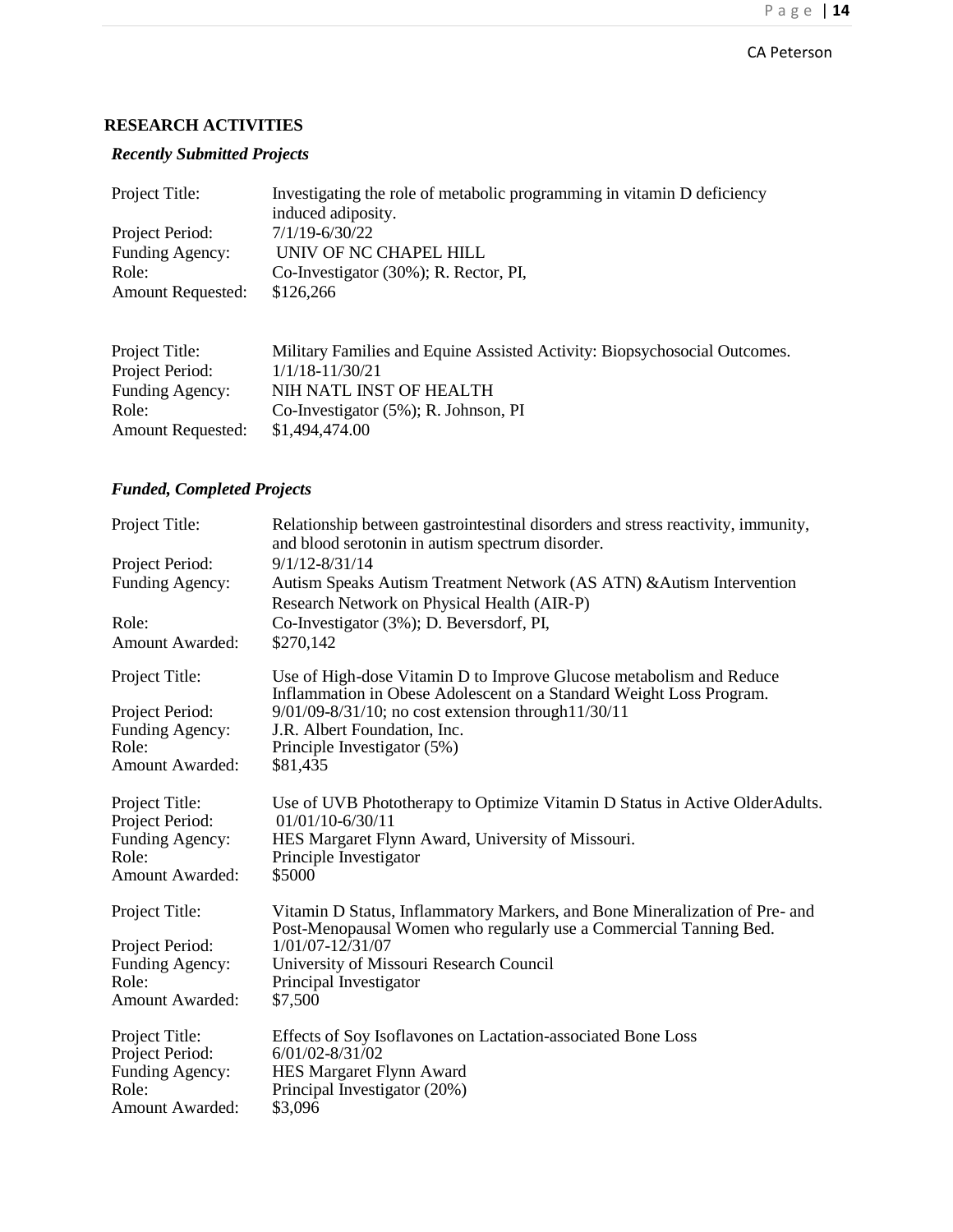#### *Funded, Completed Projects*

| Project Title:<br>Project Period:<br>Funding Agency:<br>Role:<br><b>Amount Awarded:</b> | Effects of Soy Phytoestrogens on Bone Mineralization<br>3/01/01-2/28/02<br>University of Missouri Research Board<br>Principal Investigator (20%)<br>\$39.941 |
|-----------------------------------------------------------------------------------------|--------------------------------------------------------------------------------------------------------------------------------------------------------------|
| Project Title:                                                                          | The effectiveness of an Outcomes Research Training Curriculum in Promoting the<br>Performance of Outcomes Research by Dietetics Professionals.               |
| Project Period:                                                                         | 5/01/00-4/30/01                                                                                                                                              |
| Funding Agency:                                                                         | <b>HES Margaret Mangel Faculty Catalyst Award</b>                                                                                                            |
| Role:                                                                                   | Principal Investigator (2%)                                                                                                                                  |
| <b>Amount Awarded:</b>                                                                  | \$5,000                                                                                                                                                      |
| Project Title:                                                                          | Entry-level Outcomes Research Collaborative Training Teams: Securing a Future<br>for the Dietetics Profession                                                |
| Project Period:                                                                         | $6/15/99 - 8/15/00$                                                                                                                                          |
| Funding Agency:                                                                         | American Dietetic Association, Educational Innovations Grant Program                                                                                         |
| Role:                                                                                   | Principal Investigator (10%)                                                                                                                                 |
| <b>Amount Awarded:</b>                                                                  | \$16,938                                                                                                                                                     |

#### **PROFESSIONAL & SERVICE ACTIVITIES**

Fifteen percent (15%) service appointment. Institutional expectations include participation in departmental, college and campus service as dictated by departmental needs. Encourage community and national organization involvement.

### *Recent Presentations: Invited Talks*

- 2019 A Professor's Perspective: Tips for success & sagacity in college. Fr. Tolton Catholic Regional High School, Columbia MO.
- 2018 The A, B, Cs…& Ds of Dietary Supplements, Boone County Medical Society Alliance. Your Nutrition Questions Answered, Delta Tau chapter of Alpha Kappa Alpha Sorority. Careers in Nutrition & Exercise Physiology, 4-H Youth Futures College Within Reach.
- 2014 Mind over M&Ms: Mindful Eating Strategies. Boone County Kiwanis. Columbia, MO. Careers in Nutrition: Clinical RD to Researcher. Cristo Rey Health Professions Summit, Columbia, MO.

Healthy snacking to support your dancing. CPAC Advanced Ballet Clinic. Columbia, MO. Why we eat more than we think we do: Strategies to avoid overeating. OPAH Columbia, MO.

- 2013 Vitamin D & Childhood Obesity, NEP Seminar Series, University of Missouri, Columbia. Nutrition & Physical Activity: Partners in Health. Our lady of Lourdes Interparish School, Columbia, MO.
- 2011 Instructor Dialogues: Best Practices with Tegrity. Technology Conference, MU Campus. Vitamin D and Human Health. NEP graduate students, Columbia MO.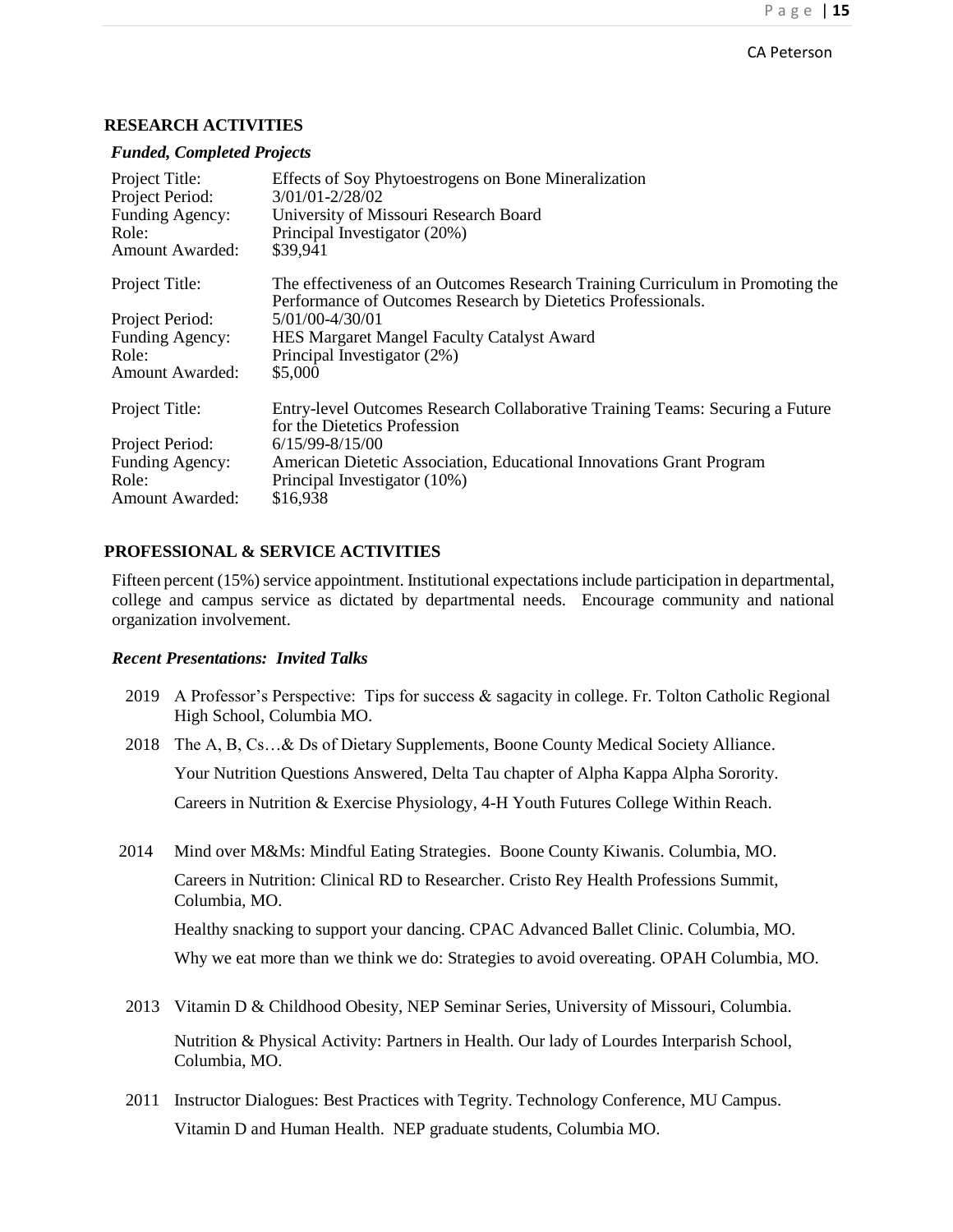#### **PROFESSIONAL & SERVICE ACTIVITIES**

#### *Recent Presentations: Invited talks (continued)*

2010 Tegrity in the Classroom: Lecture & Beyond. University of Missouri. Columbia, MO

Vitamin D and Optimal Health. Center for Family Policy and Research, Columbia, MO

Vitamin D and Human Health: A D'lightful Story. HES Extension Update. Lake Ozark. MO.

Vitamin D and Optimal Health. Age Strong, Live Long. UM Extension, Kansas City, MO

Vitamin and Optimal Health. Greater Kansas City Assn of Family and Consumer Sciences Meeting, Independence, MO.

Research Update: Vitamin D & Human Health. Central Missouri Dietetic Assn., Columbia, MO.

Strategies to Avoid Overeating: Why we eat more than we think we do. Women's Leadership Conference, Columbia, MO.

2009 Vitamin D Requirements: Many Reasons for All Seasons. Missouri Department of Mental Health Dietitians Meeting, Jefferson City MO.

Vitamin D and Human Health: A D-lighful Story. LSUROP summer program, University of Missouri, Columbia, MO.

Vitamin D for Optimal Health: What's the Evidence? Osher Institute for Lifelong Learning. Columbia, MO.

2008 Vitamin D status and serum inflammatory markers of healthy tanning and non-tanning women, Department of Child Health Grand Rounds, University of Missouri Hospital, Columbia, MO.

Vitamin D status and inflammatory markers of women who regularly use a commercial tanning bed Nutritional Sciences Seminar Series, University of Missouri, Columbia, MO.

Eat a Rainbow on Your Plate: Girl Scouts Troop #41 Meeting, Columbia, MO. Why We Eat More than We Think. MU Nutrition and Wellness Association, Columbia, MO. Being a Nutrition Scientist: "Health Career Day", Columbia Catholic School, MO.

2007 Benefits & Requirements of Vitamin D for Optimal Health: Islamic Women's Group, Columbia, MO.

Strategies to Avoid Overeating- What We've Learned from the Research: Jazzercise Program, Columbia, MO.

#### *Current Institutional service: Department of Nutritional and Exercise Physiology*

- Chair Undergraduate Education and Curriculum Committee
- Member Margaret Mangel Lectureship 2020 Committee
- Member Dietetics Recruitment and Selection Committee
- Member NEP Graduate Committee
- Member NEP/SOM and NEP/HES Position Search Committees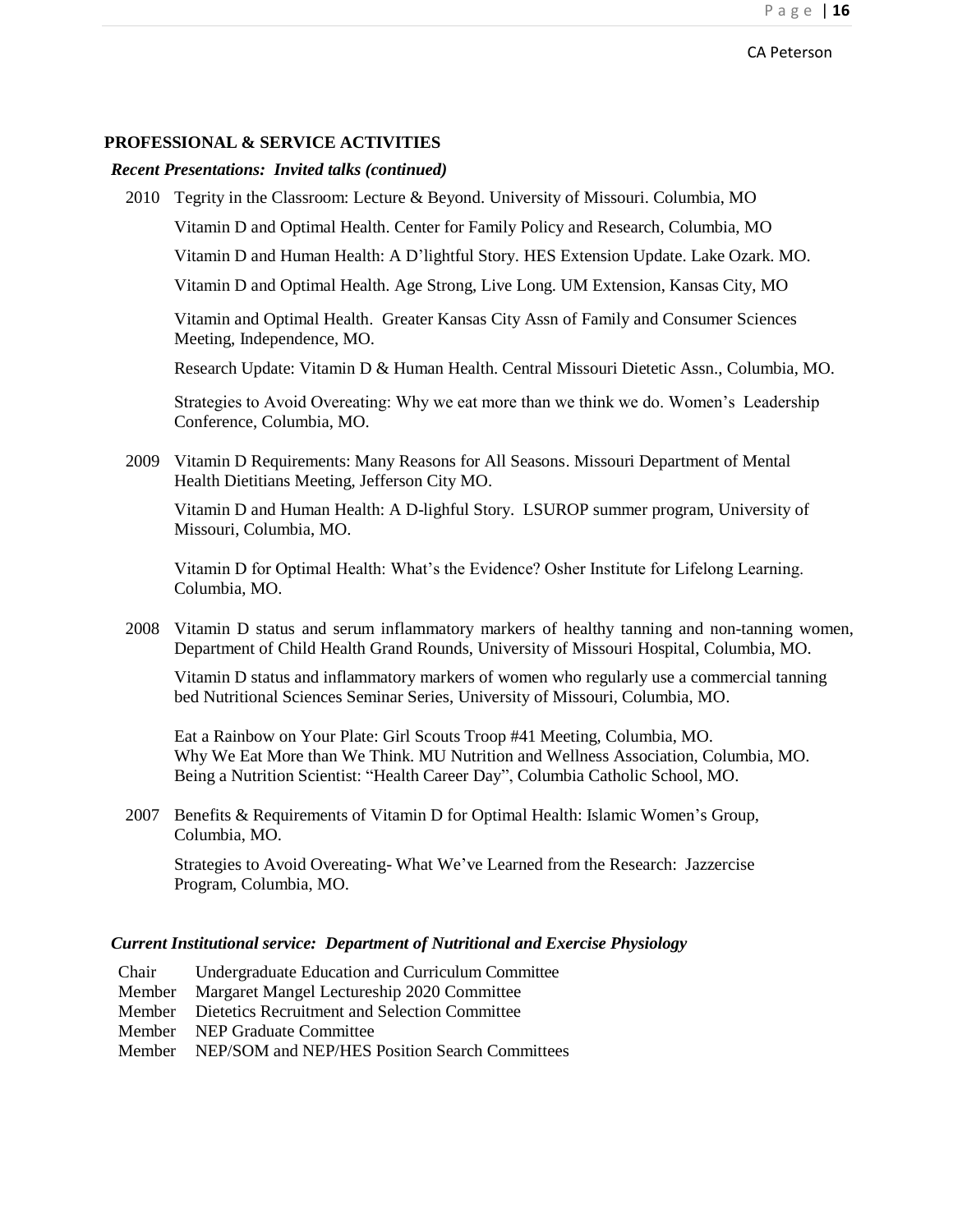## **PROFESSIONAL & SERVICE ACTIVITIES**

#### *Current/Recent Institutional Service: Human Environmental Sciences and School of Medicine*

| 2019                 | Chair  | HES Student Services Re-envisioning Ad Hoc Committee  |
|----------------------|--------|-------------------------------------------------------|
| $2016 - 2017$        | Member | School of Medicine Mission-Based Management Committee |
| $2015 - 2017$ Member |        | <b>HES General Degree Task Force</b>                  |

#### *Current/Recent Institutional Service: University of Missouri (campus-level)*

| $2019$ – present Interviewer |             | George C. Brooks Underrepresented UG Scholarship Program           |
|------------------------------|-------------|--------------------------------------------------------------------|
| $2017$ – present Chair       |             | Undergraduate Curriculum Committee (UGCC)                          |
| 2017                         | Interviewer | Stamps Scholars -- Honors College Selection Committee              |
| $2015$ – present Interviewer |             | MedOpp Medical/Dental School Interview Committee                   |
| $2015 - 2017$                | Member      | Undergraduate Curriculum Committee (UGCC)                          |
| 2013                         | Member      | Internal review of the Office of Undergraduate Research Task Force |
| $2010 - 2018$                | Member      | Committee on Undergraduate Education (CUE)                         |
| $2010 - 2011$                | Member      | <b>Campus Writing Program Task Force</b>                           |
| $2008 - 2011$                | Member      | Campus Parking and Transportation Committee                        |
| 2008                         | Member      | Campus Dining Services' Student Employee Scholarship Committee     |

## *Current Professional Activities: ad hoc Reviewer*

|                  |                             | $2011$ – present Judge, Graduate Poster Competition. Vitamins & Minerals Research Interest Group, |
|------------------|-----------------------------|---------------------------------------------------------------------------------------------------|
|                  | <b>Experimental Biology</b> |                                                                                                   |
| $2006$ – procent |                             | Miscellaneous journals ( $\approx 3.5$ per month: e.g. Lournal of Experimental Riology &          |

2006 − present Miscellaneous journals (~3-5 per month; e.g. *Journal of Experimental Biology & Medicine*, *Acta Biochimica Polonica*, *British J of Medicine and Medical Research*, *Nutrition*, *J of Nutrition Research*, *J of Women's Health*, *Cell Health & Cytoskeleton*, *Biofactors*, *Cytokines*, *Nutrients, Int J of Obesity, J of Pediatrics, British J of Nutrition*)

| $2005$ – present <b>American Journal of Nutrition</b> and <b>Journal of Nutrition</b> ( $\sim$ 2 manuscript per year) |
|-----------------------------------------------------------------------------------------------------------------------|
| $2004$ – present University of Missouri Research Board (1 proposal per year)                                          |
| $2004$ – present <b>Journal of the Academy of Nutrition and Dietetics</b> ( $\sim$ 2 manuscripts per year)            |

### *Membership in Professional Organizations*

| $2018$ – present | <b>National Association of Advisors for the Health Professions</b> |
|------------------|--------------------------------------------------------------------|
|                  | $2012$ – present <b>Endocrine Society</b>                          |
|                  | $1990$ – present <b>American Society for Nutrition</b>             |

## **HONORS**

| 2018 | College of Human Environmental Sciences Distinguished Faculty Service Award       |
|------|-----------------------------------------------------------------------------------|
| 2016 | Nominated for MU Advisors Forum Excellence in Advising Award                      |
| 2015 | Nominated for the Advising Shout Out! Award                                       |
| 2014 | College of Human Environmental Sciences Distinguished Teacher Award               |
| 2012 | College of Human Environmental Sciences Nutritional Sciences Schade Scholar Award |
| 2011 | Nominated for Campus Technology in Teaching Award                                 |
| 2010 | Nominated for College of Human Environmental Sciences Outstanding Teacher Award   |
| 2008 | Nominated for 2008 MU Office of Research Outstanding Undergraduate Research       |